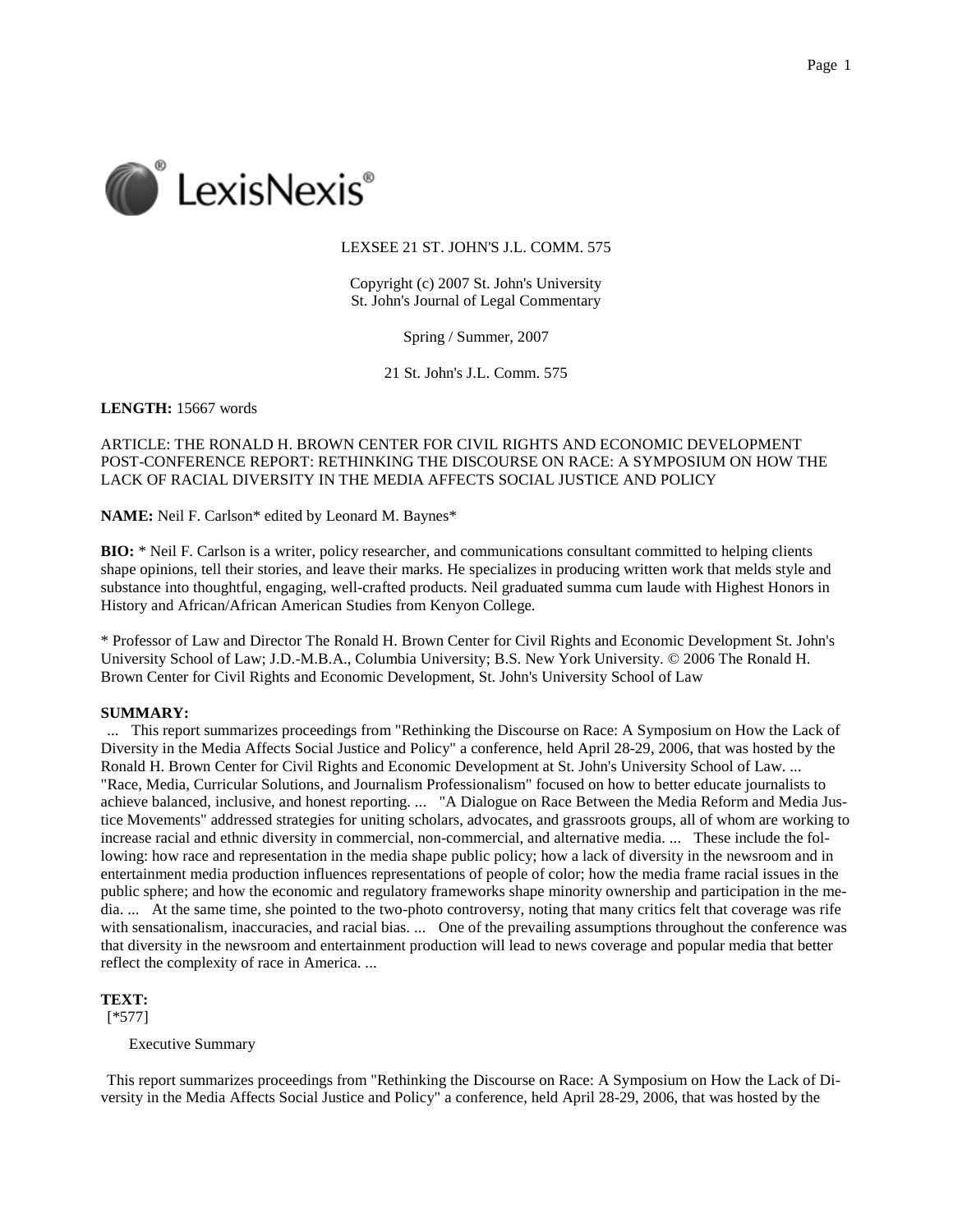Ronald H. Brown Center for Civil Rights and Economic Development n1 at St. John's University School of Law. Here are the conference's principal themes:

Race and Representation: How the Media Shape and Misshape Race in America. Institutional bias continues to shape how reporters perceive, interpret, and frame events. Racial stereotyping--often blatant but typically subtle--pervades both news coverage and entertainment media. Looking at themselves in the media, minority groups often see images that are distorted, or simply absent. Members of minority groups face particular challenges in attempting to change these distortions. In particular, reporters of color who strive to bring more accuracy, complexity, context, and nuance to the news often encounter formidable obstacles, from the structural biases of standard "objective" journalism to a more insidious institutional bias that shades coverage in many newsrooms.

Framing Race: How Media Shape the Discourse at the Nexus of Race and Public Policy. Beyond their role in perpetuating racial stereotypes, the media also exert a profound influence by framing issues at the intersection of race and public policy. In the wake of Hurricane Katrina, for instance, the conservative media's coverage excused the government's failures by suggesting instead that the victims in New Orleans--at least those who were black and too poor to leave--somehow deserved their fate by irrationally "choosing" to stay behind. In most cases, however, the ways in which race corrupts media frames is much more subtle--how, for instance, coverage of President Clinton's Initiative on Race focused on procedure rather than substance. Or how reporting in regional newspapers often frames discrimination as a relic of the past.

Media Production: Diversity in the Newsroom and the Culture of News Production. The issue of news and media content is deeply intertwined with the question of who produces that content. Over the past 30 years, policies and regulations that once supported diversity in media [\*578] ownership, employment, and content have steadily eroded. For instance, a recent study by the media advocacy organization Free Press found that just 3 percent of TV stations are owned by racial and ethnic minorities. Yet there are no easy solutions to this underrepresentation: Creative legal and regulatory remedies are needed to solve the problem, but their viability is uncertain, given the composition of the courts, Congress, and the FCC. And even if there were robust external levers, the underlying lack of diversity is a thicket of structural, economic, and cultural issues. Still, media organizations are starting to recognize the economic benefits of diversity, but people of color still face formidable hurdles in entering and advancing within media industries.

The Political Economy of the Media: How Economics and Regulatory Policy Shape the Practice of Democracy. Despite the widespread attention generated by recent public debates over media ownership, many of the underlying structural, economic, and regulatory issues have escaped public scrutiny. Yet seemingly arcane policy issues have similarly profound implications for diversity and access. The FCC's deeply flawed method for measuring broadband penetration, for instance, is essentially a deregulatory tool masquerading as data collection, while the government's definition of what constitutes a distinct radio market has allowed incumbent English-language radio stations to squeeze out smaller Spanish-language stations. On the other hand, media reformers need to rethink some of their political assumptions in light of emerging social science research, changing immigration patterns, and shifting market paradigms.

Solutions: Creating New Pathways to Diversity, Media Reform, and Citizen Participation. Though the prospects for reform through conventional legal and regulatory channels are challenging, the conference participants highlighted several current prospects for reform. These included the following:

. Better education of journalists and other media professionals;

. Building citizen participation on media policy issues, including an emphasis on "media justice," a framework that explicitly addresses the intersections of race and media;

. Industry-based solutions; and

. Legal remedies from outside the conventional body of communications law.

Finally, conference attendees outlined an ambitious research and advocacy agenda around two related goals: creating a sound empirical foundation for policymaking, and building the broad-based coalition of scholars, advocates, and citizens needed to move a policy agenda in pursuit of more diverse and democratic media. As part of the grant, the conference created a listserv available for scholars, policy analysts, students, and government [\*579] officials. The listserv can be joined by visiting http://listserv.stjohns.edu/cgi-bin/wa?SUBED1=media diversity&A=1. Likewise, a 500-abstract searchable database was also created. It can be found at http://www.stjohns.edu/demo/baynes/baynes.sju.

Introduction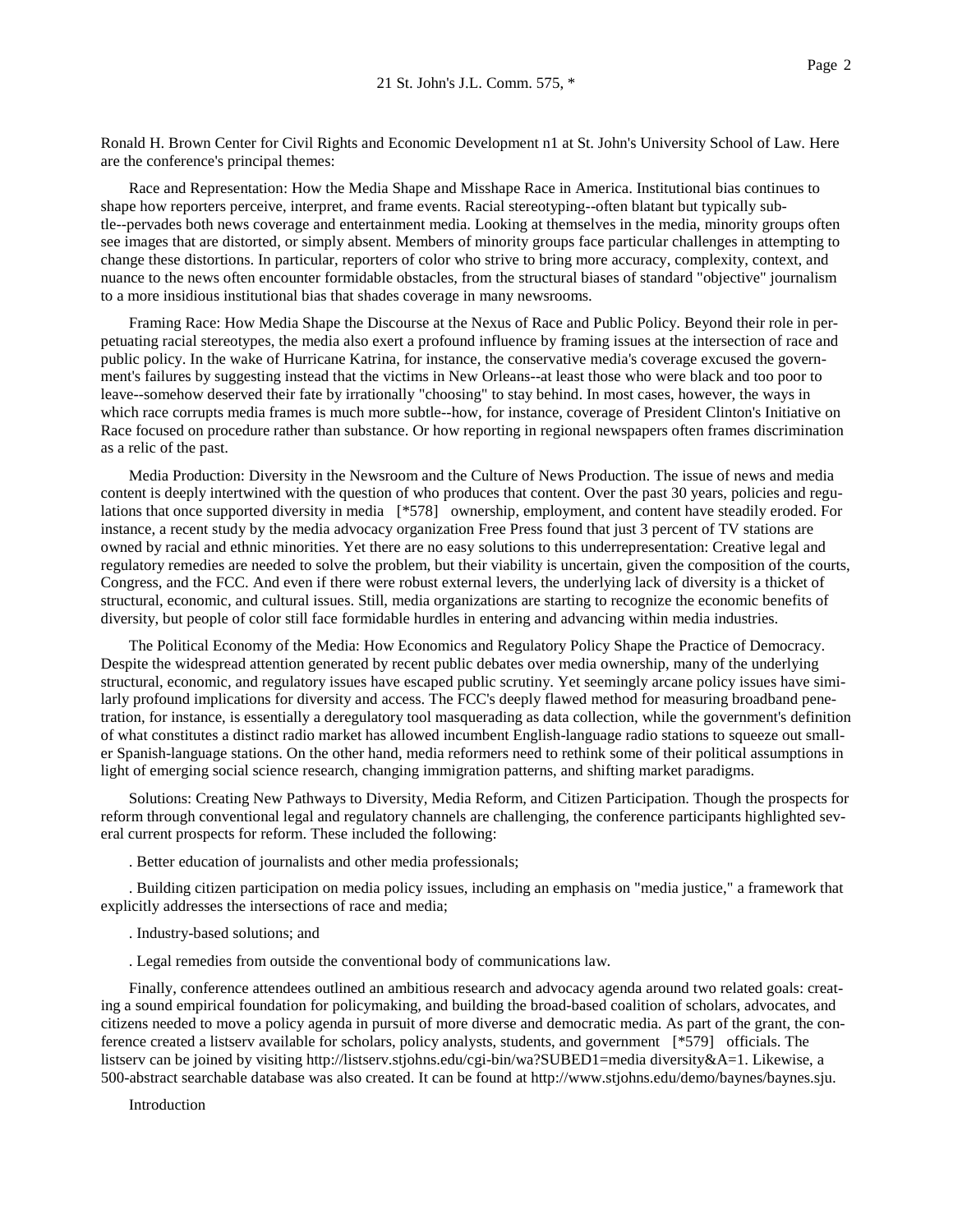Over the past thirty years, there has been a marked retreat from public policies and regulations that once supported diversity in ownership, employment and content throughout the media industry. Following the Adarand v. Pena Supreme Court decision in 1995, the Federal Communications Commission (FCC) abolished virtually all of its affirmative action polices and programs. The demise of these FCC policies has harmed both minority ownership and media content. "Out of the Picture," a recent study by the advocacy group Free Press, found that just 3 percent of TV stations are owned by racial and ethnic minorities, and that minority station owners are particularly vulnerable to the anticompetitive effects of media consolidation. At the same time, the strength and influence of the advocacy organizations that support media diversity have declined, while the advent of digital technologies--from the Internet to wireless communications--has radically transformed the telecommunications landscape. Against this backdrop, a dire need for new ideas, policies, and action is needed at the nexus of media reform, media justice, and diversity.

On April 28-29, 2006, The Ronald H. Brown Center for Civil Rights and Economic Development ("The Ronald H. Brown Center") held a media diversity conference entitled "Rethinking the Discourse on Race: A Symposium on How the Lack of Diversity in the Media Affects Social Justice and Policy." Organized principally by Professor Leonard M. Baynes, director of the Ronald H. Brown Center, and funded by the Ford Foundation, the conference brought together nearly 100 scholars, legal experts, journalists, and journalism critics for a wide-ranging discussion aimed at laying the groundwork for new thinking about racial diversity in the commercial and noncommercial entertainment and news media. n2

Addressing racial disparities in the media is an essential step towards guaranteeing the full democratic participation of all citizens.

 [\*580] In recent years, scholars have documented many examples of racial disparities in news and entertainment media. But a host of questions remain. How do media images and media policy combine to sustain negative racial perceptions among the public? How do those perceptions shape media policy? How can undergraduate and graduate programs in journalism, media studies, and communications help produce better content? And what public policies might encourage more diverse employment in the media industries?

These are but a handful of the questions the conference sought to address. Discussion was organized around six panels (see Appendix A for panelists):

1. "Race, the News, and Hurricane Katrina" examined how race influenced media coverage of the storm and its aftermath.

2. "Racial Misrepresentations and Gaps in News and Entertainment Media Content and Employment" explored how the lack of diversity in news media and entertainment (both in front of the camera and behind it) influences representations of race.

3. "Race, Media, Curricular Solutions, and Journalism Professionalism" focused on how to better educate journalists to achieve balanced, inclusive, and honest reporting.

4. "Race, Markets, Economics, and the Media" discussed how ostensibly free markets fail to distribute media goods and services--from television news to broadband services--to racially and ethnically distinct markets.

5. "A Dialogue on Race Between the Media Reform and Media Justice Movements" addressed strategies for uniting scholars, advocates, and grassroots groups, all of whom are working to increase racial and ethnic diversity in commercial, non-commercial, and alternative media.

6. "Race, Media, and Re-Conceptualizing Regulation and the First Amendment" explored new legal theories and analyses for addressing racial disparities in the media.

This report, however, is organized around the broader themes that emerged from, and, in many cases, cut across the panels. These include the following: how race and representation in the media shape public policy; how a lack of diversity in the newsroom and in entertainment media production influences representations of people of color; how the media frame racial issues in the public sphere; and how the economic and regulatory frameworks shape minority ownership and participation in the media. Despite the wide range of opinions among panelists, they were united by a common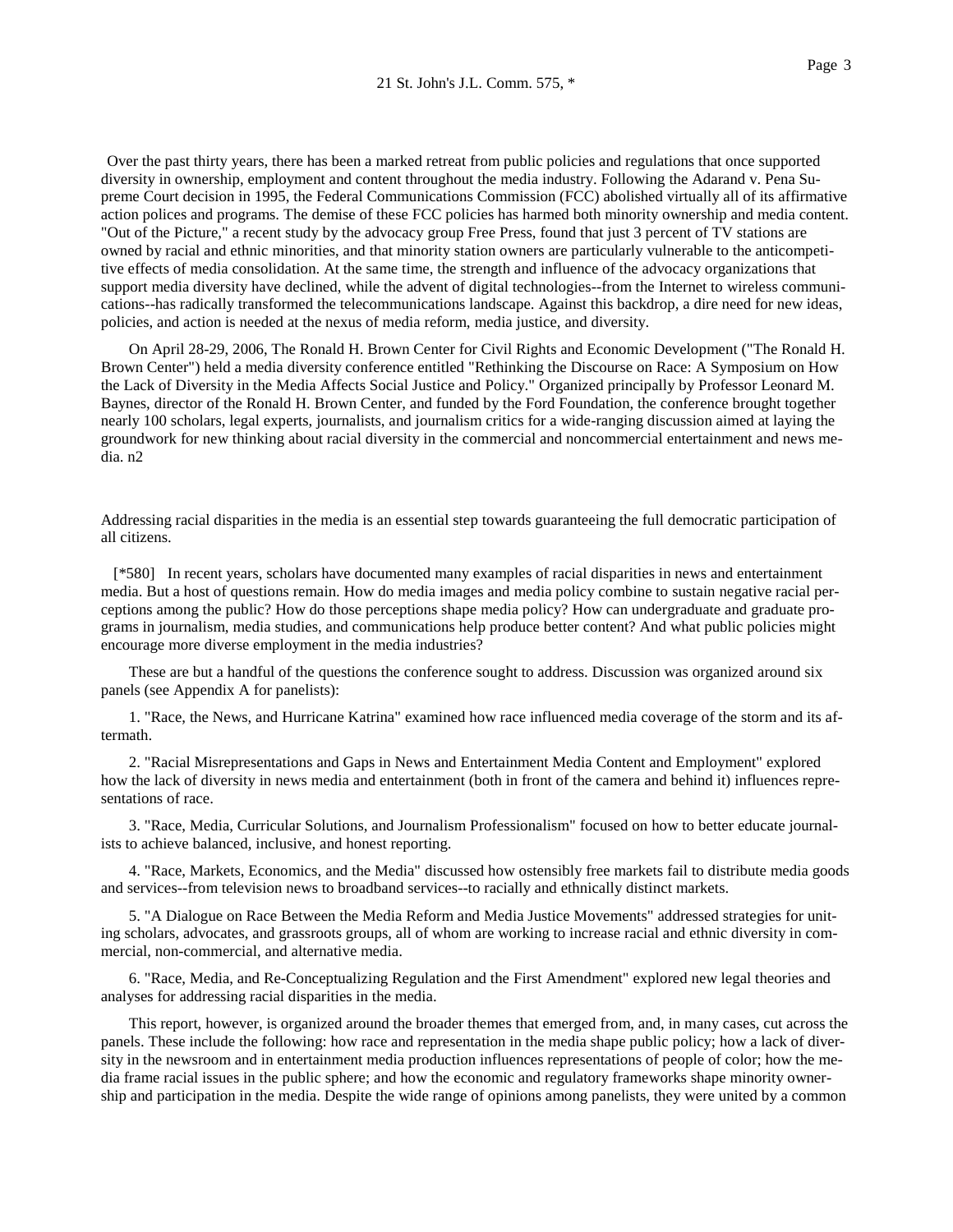belief--that addressing racial disparities in the media is an essential step towards guaranteeing the full democratic participation [\*581] of all citizens.

Race and Representation: How the Media Shape and Misshape Race in America

In her introduction to the panel on Hurricane Katrina, Linetta Gilbert, senior program officer in the Ford Foundation's Community and Resource Development unit, noted that the storm laid bare the cleavages of race and class that continue to divide the nation. The storm, she argued, "exposed the fact that race does matter." So, too, she continued, does class. "We learned that economics can save lives. It was the difference in who had a bank account or a credit card that determined who got out of that city and where they stayed once they were out." At the same time, the storm pointed to a broader story about "the immediately crumbling social and physical infrastructure of America," a decay that is due not only to the decades-long national retreat from public investments, but also to the historical legacy of slavery and disenfranchisement throughout the Gulf Coast. "The three states in the Deep South that were affected by the storm raised the question of how it is that plantation societies have been allowed to continue with powerful people making decisions for so many others."

Yet all of these questions were mediated through the media, and the flood of images speaks not only to the persistent sway that race holds over the nation's collective consciousness, as well as its public policies. More broadly, the coverage highlighted how the media give shape to public discourse about race. Katrina served a more practical role, creating an entry point for conference discussions and highlighting themes that would be echoed in subsequent panels.

Bias in Perception and Interpretation. On Monday, August 29, 2005, the day Hurricane Katrina made landfall near New Orleans, breeching the 17th Street levee and flooding 20 percent of the city, the wire service Agence France-Presse published a photograph of a young couple carrying bags of food and a case of soda through chest-deep water. The caption described the couple as "finding bread and soda from a local grocery store." The following day, the Associated Press published a nearly identical photo of a lone young man wading through water with provisions in tow; only the caption described the subject "looting a grocery store." Both photos appeared side-by-side for days on the Yahoo! News website. Though nearly identical in composition and tone, there was one salient difference: the subjects in the first photograph appeared to be white, while the young man in the second photo was black.

"[Hurricane Katrina showed] that economics can save lives. It was the difference in who had a bank account or a credit card that determined who got out of that city and where they stayed once they were out."

-Linetta Gilbert

 [\*582] Once they appeared on the Internet, the photos quickly became Exhibit A of what many critics viewed as biased coverage of the storm and its aftermath. True, the photos came from different press agencies with presumably different standards for writing captions; and the photographers were capturing different scenes in different contexts. But even if AP photographer David Martin, had, as he claimed, seen the subject of his photo break into a grocery store and walk out with food, was it really "looting" in the context of the disaster? If the subject had been white would the caption have been the same? It's impossible to say. But the incident does point to the complex, perhaps damning, role race played in the media's coverage of the disaster.

The media's coverage of Hurricane Katrina and its aftermath also provided a framework for the conversations that emerged from the conference. In the opening panel, Marguerite Moritz, director of graduate studies at the University of Colorado's School of Journalism and Mass Communications, observed that criticism of media coverage constituted a "storm after the storm." On one hand, she noted, the news coverage was widely considered to be a highlight of American journalism. The New Orleans Times-Picayune won two Pulitzer Prizes for its work, and Peabody Awards went to CNN, NBC, and to WWL-TV, the local CBS affiliate. Journalists, she continued, found their voice during the coverage of Katrina. They asked tough questions of authorities and refused to accept the official spin emanating from many quarters, including Washington. At the same time, she pointed to the two-photo controversy, noting that many critics felt that coverage was rife with sensationalism, inaccuracies, and racial bias.

The coverage of Hurricane Katrina highlighted how the media give shape to public discourse about race.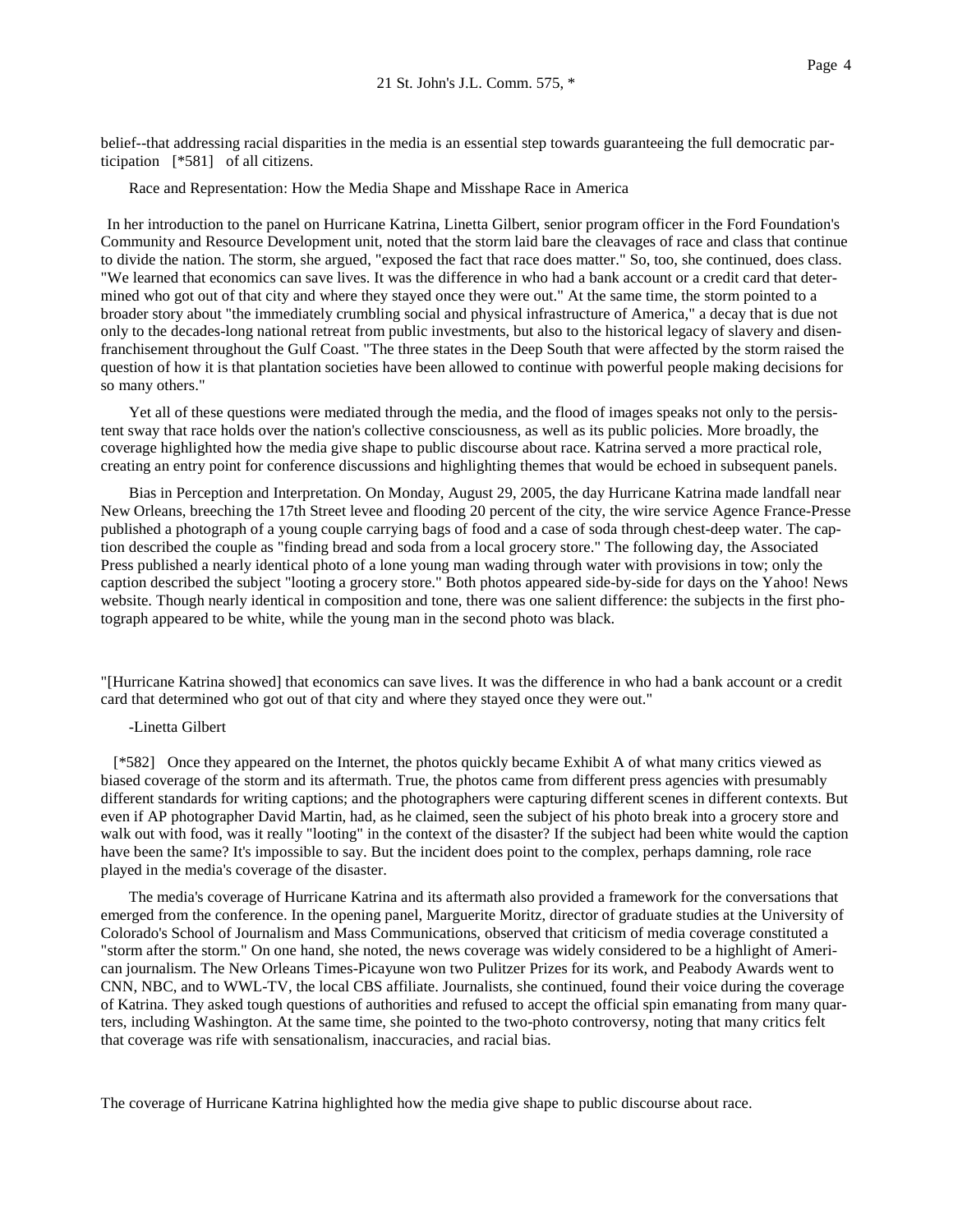## Marguerite Moritz and Hemant Shah

# [SEE PHOTO IN ORIGINAL]

[\*583] Reinforcing Racial Stereotypes. The storm coverage served as a focal point for what many panelists viewed as a more persistent theme: how the media reinforce racial stereotypes. In the weeks following Hurricane Katrina, Moritz went to New Orleans shortly after the city had reopened, and she interviewed journalists of all stripes--national and local journalists; television and print reporters; news managers, editors, and photographers--to examine how race influenced coverage of the storm and its aftermath. She also spoke to local citizens, relief workers, and volunteers. Across the board, she found, respondents felt that the coverage tended to reinforce stereotypes. Whites were depicted as rescuers and blacks as victims. In the chaos that followed the flood, several respondents told her, "the media played up the black crime part of the story"--a view borne out in several subsequent studies. One study of news photos by the New York Times, the Washington Post, USA Today, and the Wall Street Journal, found that among photos that mentioned "looting," African Americans were depicted 83 percent of the time. By contrast, photos that depicted people guarding property featured whites 66 percent of the time.

Oscar Gandy, a professor at the University of Pennsylvania's Annenberg School for Communication, and Chul-Joo Lee, an Annenberg PhD candidate, reached similar conclusions in their analysis of post-storm news photos. Gandy and Lee analyzed the racial coding of photographs that appeared in the New York Times and the Washington Post from August 30 to September 7, 2005, papers they selected not only for their influence on elite opinion, but also because they both had relatively high ratios of minorities in their newsrooms. During this period, the Times ran 91 photos concerning Hurricane Katrina, while the Post ran 185. Both papers depicted African Americans with a frequency proportionate to the city's demographics, yet blacks, they found, were overly represented in "victim" photographs. According to data on storm victims compiled by Knight-Ridder, African Americans outnumbered whites 51-to-44--yet blacks appeared as victims in 78 percent of the photographs. Likewise, of the 35 photographs the Times published depicting rescuers, just two featured African Americans; and only 20 percent of the Post's rescuer photos included African Americans. Previous studies found that 75-95 percent of rescue workers are local, Lee noted, "So it's hard to believe that there were so few African American policemen, firefighters, or soldiers who participated in the rescue effort."

Gandy and Lee found other worrisome patterns. According to their analysis, both papers depicted whites as active agents in their own rescue over 80 percent of the time, while blacks were shown in roughly equal proportion to be passive. "Most African Americans were portrayed as being passive, doing nothing," Lee said. "They just looked incompetent. It's like they lacked some intelligence in responding to their own disaster." Likewise, blacks were more likely to be depicted as engaging in looting, fighting, and stealing from others, but there were no such photographs of [\*584] whites. A few weeks after the storm, a New Orleans Times Picayune investigation into the reputed crime and anarchy in the Superdome found that much of the violence never happened.

In coverage of the storm, blacks were more likely to be depicted as engaging in looting, fighting, and stealing from others, but there were no such photographs of whites. A few weeks after the storm, a New Orleans Times Picayune investigation into the reputed crime and anarchy in the Superdome found that much of the violence never happened.

Still, the damage had been done. These depictions, Gandy and Lee argued, had profound political implications, especially to the extent that they contributed to the "othering" of the storm's black victims. "By portraying Katrina victims in a way that is similar to victims of Third World disasters, American newspapers framed Hurricane Katrina as others' disaster rather than our own," Lee said. Furthermore, he added, it seems likely that the influence of these images will far outlast the storm. Pity, Lee noted, is an essential factory in rallying public support for rescue and rebuilding efforts. "But who feels pity towards outlaws and dangerous criminals?"

Ignoring Minorities and Distorting the Images. Yet the Katrina coverage represents just a small corner of the media universe, and the racial stereotypes that often pervaded the coverage represented one example--albeit an especially dramatic one--of how the media often present distorted representations of various minority groups. Sonny Skyhawk, the founding president of American Indians in Film, noted that Native Americans are often simply ignored. He noted how, although American Indians live in New Orleans and suffered from Hurricane Katrina, the media failed to cover their stories. "We are today doctors and lawyers, cab drivers and truck drivers, nurses--you name it," Skyhawk said, assailing the paucity of Native American characters and stories in popular culture. "But when you talk about our representation in mass media, we are totally invisible. When it comes to television, again, very rarely do you see a Native American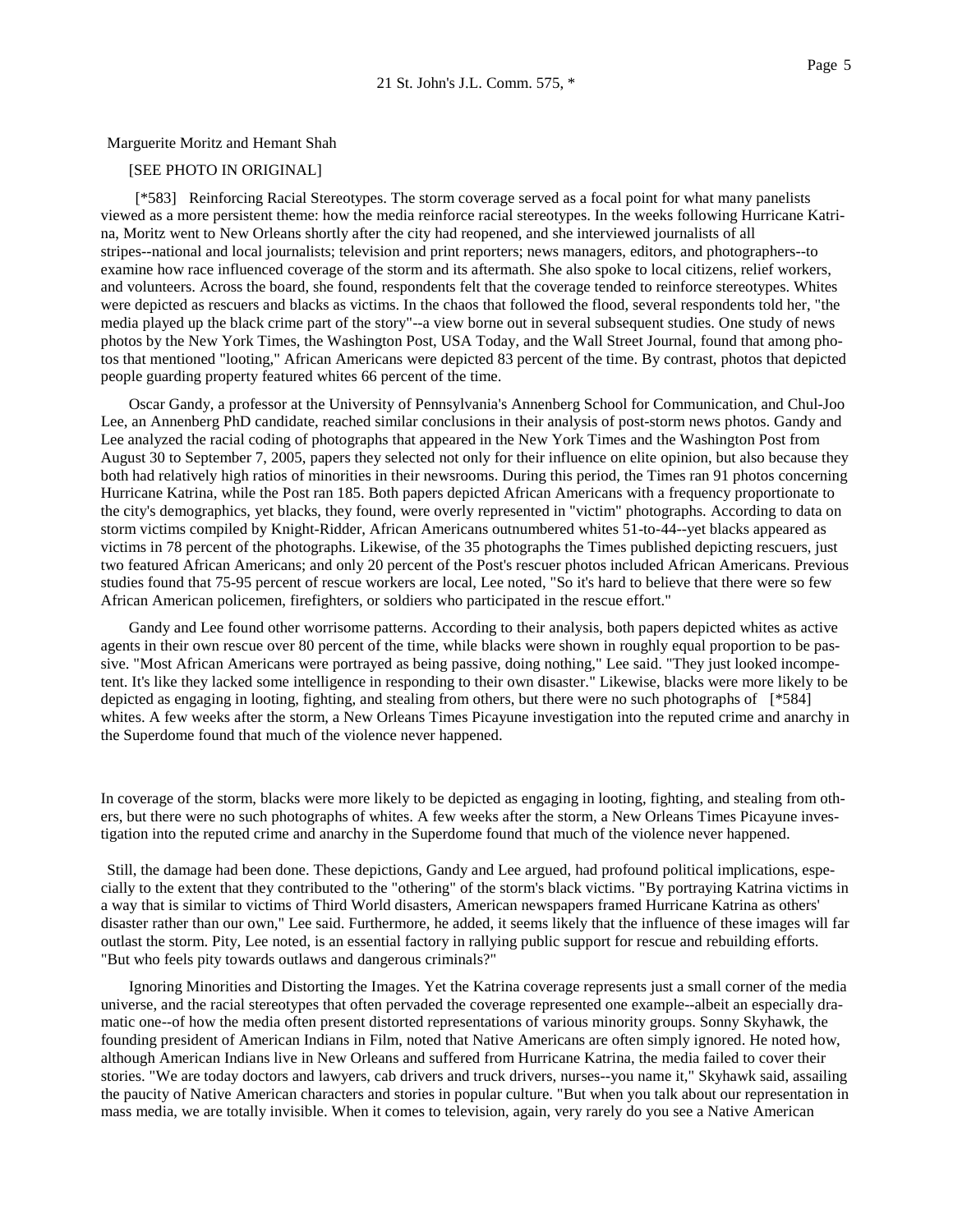judge, or an attorney, or a cab driver for that matter." Television, he noted, communicates more ideas and images to people in a single day than Solomon or Shakespeare did in their entire lives. Yet when Native Americans, especially the young and the old, hear the "loud sound of exclusion" they feel the pain acutely. "They are made to feel as outsiders, not belonging to the society. Our senior folk have accepted that we live in a world where we have no input." He concluded, "As for myself, I do not and cannot accept that."

The media continue to play a leading role in perpetuating what the American-Arab Anti-Discrimination Committee, in a 2003 report on discrimination and hate crimes against Arab Americans, termed a "post-September 11 backlash."

#### -Karin Wilkins

For Arab Americans, the issue is less a question of their absence from the media than the overwhelming ubiquity of images of Arab violence and terrorism. In her analysis of the mismarketing of Arab Americans in the U.S., Karin Wilkins, associate professor of development communications at the University of Texas, noted the startling disconnect between Arab Americans and the media. There is the well-documented history of pejorative representations of Arabs in the media, where they are typically portrayed as villains. In the news, violence is presented without history or political context. In films, the Middle East is shown as monolithic and idealized--or demonized. And since September 11th, Arabs and Arab [\*585] Americans tend to be painted with the same terrorism brush.

But how, precisely, do Arab Americans make sense of these images? And how do their interpretations differ from those of others? Wilkins conducted sixteen focus groups--eight with Arab Americans, eight with people from other backgrounds--and asked them to talk about representations of Arabs in action/adventure films. Her findings were stark. Arab Americans tended to advocate complexity and context as an explanation of violence, whereas others ascribed violence to the Middle East setting. When Wilkins asked both sets of subjects about their fears regarding travel, Arab Americans spoke of their fear of traveling and going through airports, while non-Arab Americans tended to view themselves as targets of terrorism. It is not surprising, Wilkins noted, that most Arab Americans were quite concerned with images of Arabs in the media.

Wilkins went on to underscore the irony of these representations. According to advocacy groups and marketing firms, there are between 3.3 million and 5 million Arab Americans in the U.S. Judging by raw demographics they should be an attractive media market. On average, Arab Americans tend to be younger, better educated (40 percent have graduate degrees), and wealthier than other Americans. Yet in failing to present more nuanced portraits of Arab Americans, media markets have come up short. Indeed, the media continue to play a leading role in perpetuating what the American-Arab Anti-Discrimination Committee, in a 2003 report on discrimination and hate crimes against Arab Americans, termed a "post-September 11 backlash." Said Wilkins: "In this case, the invisible hand of the market is more likely to slap than it is to correct."

## Irma McClaurin

#### [SEE PHOTO IN ORIGINAL]

# [\*586]

Bad Reception: Asian Americans, Race, and "Authenticity" in the Television Industry

Though Asian Americans constitute nearly five percent of the U.S. population, they have been largely absent from primetime television. In 1999, the four major networks signed a memorandum of understanding with the Multi-Ethnic Coalition, an umbrella organization of ethnic media advocacy groups, in which the networks promised to increase diversity onscreen and behind the camera. For nearly a decade, the coalition has issued report cards analyzing the type, quality, and complexity of Asian Pacific American characters and other characters of color, and of roles offered to actors of color more generally.

The results are not encouraging, says Nancy Wang Yuen, author of a 2005 study commissioned by the Asian Pacific American Media Coalition. Of the 102 primetime network programs, just 14 featured an Asian American actor, and only one featured two or more. "This really speaks to the kind of tokenism of shows," Yuen said. The absence even afflicts shows that are set in cities, like New York and San Francisco, with high Asian American populations. Of the shows set in New York, for example, only "Law and Order: Special Victims Unit" features a regular Asian American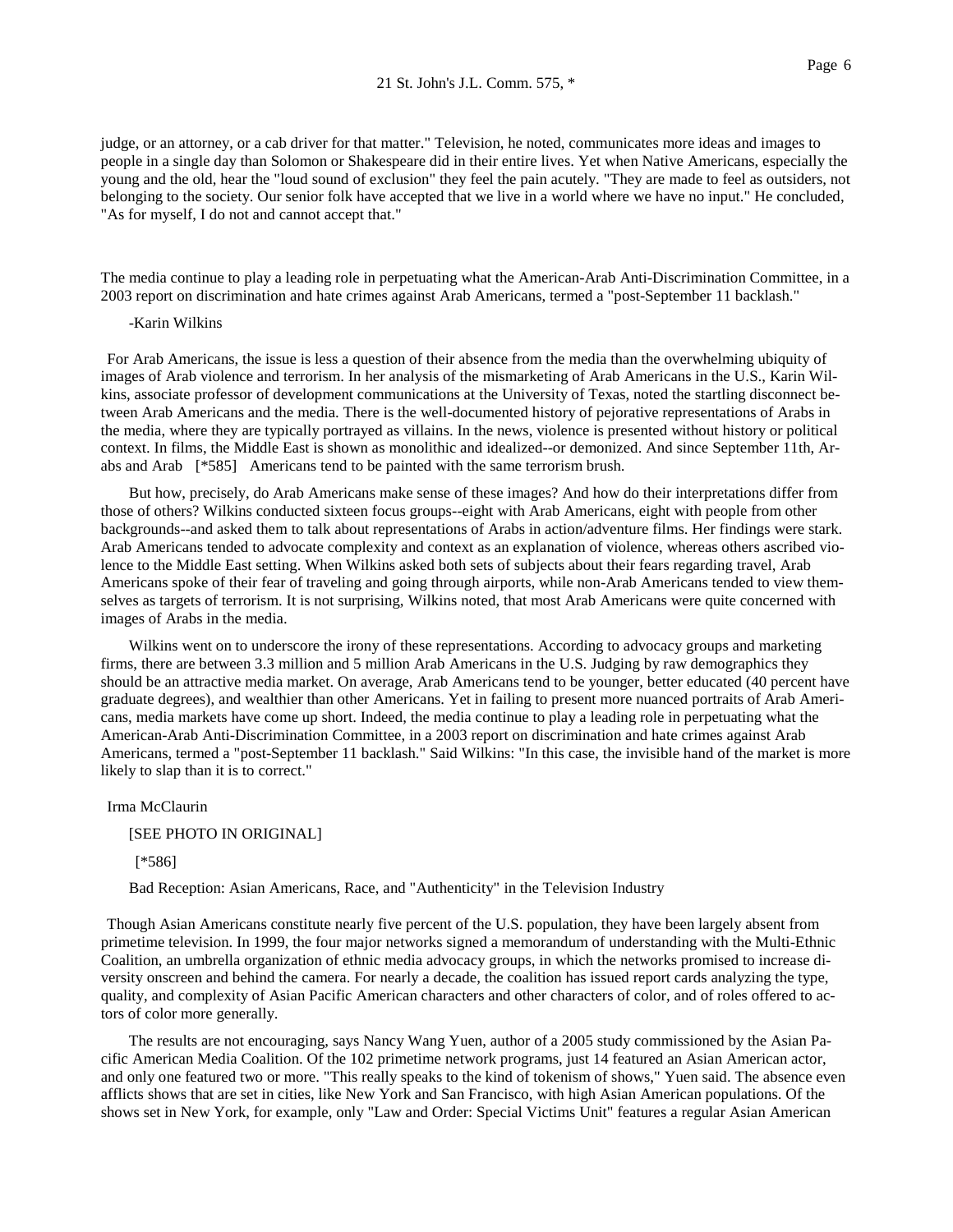character; the rest have none, including "The King of Queens" which is set in the most diverse county in America yet has an all-white cast. Asian Pacific Islander characters also get less screen time compared to white characters, and they tend to be peripheral to the storyline. Asian Pacific Islander characters were typically the deliverers of information to other characters, cogs in the plot machinery. "They come on the show and say, "Well, your daughter is dying'--and then they leave," Yuen said.

Another aspect of Nancy Wang Yuen's research focused on notions of racial "authenticity," which often limits opportunities for non-white actors. Yuen interviewed about 60 film and television actors--African Americans, Asian Americans, and whites--asking them to talk about their experience with casting and race. As she explained, "There's the authenticity that Hollywood imposes, and then the kind of authenticity that actors prefer to give." Actors are often taught to draw on life experiences and personal emotions, but in many cases, Yuen noted, actors' life experiences contrast sharply with the stereotypical roles they are asked to play. African American actors, a majority of whom are middle-class, are slotted into "ghetto" roles. Asian American actors, many of whom are second-or third-generation immigrants, are asked to put on an accent. In casting for "Friends," Yuen noted, the characters of Chandler and Phoebe were originally slated as any ethnicity, but when it came to actually casting the roles, the roles went to white actors. As the casting director explained to Yuen, it came down to who was right, who fit, and who was funny. "So apparently actors of color are not right, not fit, and not funny," Yuen said dryly.

Coverage of Latinos is similarly distorted by political exigencies and myopia. Federico Subervi, a journalism professor at Texas State University, discussed findings of a recently completed analysis of news [\*587] coverage of Latinos from 1995 to 2004. During this ten-year period, the networks aired an estimated 140,000 stories, but just over 1,200--less than one percent--were about Latinos--all during a time when the Latino population in the United States doubled. Of those stories, 36 percent were about immigration, with an emphasis on the related social and economic problems. "So the focus on over one-third of the stories about Latinos, as stated by Felix Gutierrez and others in the past, is "people with problems and people causing problems,'" Subervi said. Virtually "absent are the contributions of labor, of humanity, of health, and of almost everything else."

Federico Subervi and Sonny Skyhawk.

### [SEE PHOTO IN ORIGINAL]

Determining What Stories Get Told, How, and By Whom. Beyond the question of race and representation, another central theme was how race influences what stories get told, how they are told, and who speaks as an authority. Ali Mohammed, who teaches journalism at Edinboro University of Pennsylvania, examined how the selection of sources frames policy debates. Mohammed analyzed coverage of five national stories in 15 different newspapers, five each from Gannett, Knight-Ridder, and Scripps-Howard, to see how they used sources. According to Mohammad's analysis, African American sources were frequently cast in a complaining role. African Americans were often cast as critics of the prevailing social order, he noted, "complaining about injustices, focusing on narrow interests." In general interest stores, however, African Americans constituted a small percentage of the sources. "This tends to feed the sense of prejudice and hatred that exists out there," Mohammad concluded.

"[Professional norms] keep the values and the perspectives that are contained in the news in favor of groups from whom the most influential and the most numerous sources come. And a lot of times, as we have seen, those are from powerful people from the majority, the dominant groups in society."

#### -Ali Mohammed

Mohammed's analysis of how reporters select their sources suggests that [\*588] structural racism and narrative bias are deeply intertwined. Reporters face enormous pressure to produce on deadline. "And that compels the reporters to rely on well-placed sources in order to obtain the most suitable information in the quickest time, from the fewest sources," he said. At the same time, the "point-counterpoint" model of reporting that often passes for objective journalism tends to limit the boundaries of political debate. Professional norms, Mohammed argued, work to "keep the values and the perspectives that are contained in the news in favor of groups from whom the most influential and the most numerous sources come. And a lot of times, as we have seen, those are from powerful people from the majority, the dominant groups in society." Finally, he noted, the more similar individuals are in terms of race, class, and education, the shorter the social distance is between them, and the more likely they are to communicate with one another. "Newsmen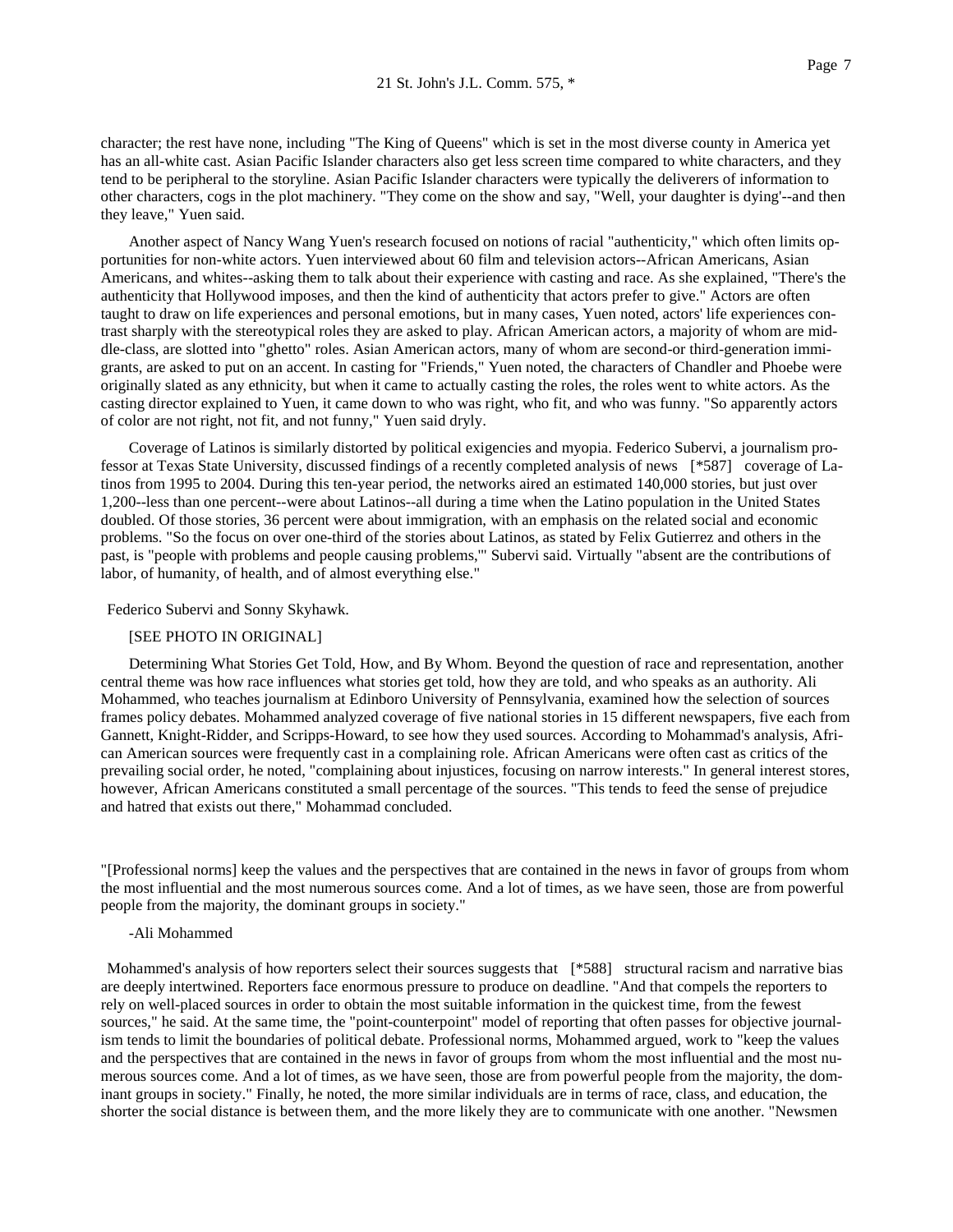or newswomen are going to seek people who are socially proximate to them more than they would go and look at minorities to include as sources."

Structural and institutional bias also constitute formidable hurdles for African American journalists. Pamela Newkirk, who teaches journalism at New York University, pointed to a Freedom Forum survey, conducted in 2000, documenting the ongoing brain drain of journalists of color. According to the survey, the newspaper industry hired an average of 550 journalists of color each year since 1994, yet 400 per year left the industry. In 2000 this exodus reached its nadir: 600 journalists of color were hired but 698 left. Beginning in 1993, when she joined the faculty at NYU, Newkirk has focused on understanding, as she put it, why so many journalists of color are so unhappy. "The answer," she said, "lies in the way in which they are undervalued in the newsroom." Throughout her ten-year career as a reporter for four different newspapers, Newkirk often found herself swimming against the tide. "Many of my ideas were viewed with suspicion or alarm, and I often found myself unable to help fill out the puzzle of race because of a resistance to ideas my editors viewed as alien," she said.

#### [\*589]

Framing Race: How Media Shape the Discourse at the Nexus of Race and Public Policy

It is axiomatic in political circles that controlling how political issues are framed in the media is fundamental to winning policy debates. In the weeks and months after Hurricane Katrina, for example, the tragedy assumed layer upon layer of meaning, depending on one's political persuasion. Environmentalists saw a cautionary tale on the perils of global warming. Liberal commentators saw the storm and its bumbling aftermath as a tragic example of the Bush Administration's nepotism and incompetence. Conservative commentators, meanwhile, suggested that the victims stranded in New Orleans deserved their fate since they had refused to heed Mayor Ray Nagin's evacuation order. But how does race influence how stories are framed? Panelists highlighted several examples.

Legitimizing Neglect: Conservative Media's Coverage of Hurricane Katrina. The reporting and commentary that emanated from the conservative media in the aftermath of Hurricane Katrina created a narrative of irrationality to explain why poor black victims of Katrina deserved their fate. Hemant Shah, a journalism professor at the University of Wisconsin, analyzed the conservative media's coverage in the two weeks after Katrina made landfall. Using "textual analysis," a method of close reading, Shah examined the language and images conservatives used to create a "narrative of irrationality" that ignored the Bush Administration's manifest incompetence and justified an array of conservative policy goals. The narrative also confirmed and fed into existing negative stereotypes of African Americans as violent and prone to crime.

In the wake of Hurricane Katrina, the conservative media created a "narrative of irrationality" that ignored the Bush Administration's manifest incompetence and justified an array of conservative policy goals. The narrative also confirmed and fed into existing negative stereotypes of African Americans as violent and prone to crime.

### -Hemant Shah

Shah pointed to specific elements of this narrative. First, the conservative media sought to cast poor, black storm victims as distinct from other groups. A writer in the New York Daily News, Shah noted, argued that it was "a very different breed" that was engaging in armed violence, thus making it "impossible to save the city." Jonah Goldberg of the National Review argued that a sizable majority of blacks, including police, had behaved reprehensively in the aftermath, shooting at rescue workers, raping, killing, and looting. Second, conservatives argued that blacks' irrationality led them to make bad decisions. Homeland Security Chief Michael Chertoff noted that "some people chose not to obey the order to evacuate, and that was a mistake on their part." Columnist George Will argued that reason had been effectively bred out of poor African Americans: "80 percent of African American births in inner city New Orleans were to women without husbands. That translates into a large and constantly renewed cohort of lightly parented adolescent males, and that translates into chaos."

[\*590] Ignoring the Real Issue: Coverage of President Clinton's Initiative on Race. Though critics might expect to find racial bias among the conservative media, several panelists outlined how the mainstream media tended to obscure issues of race by downplaying the importance of race and by minimizing the effects of discrimination and racism. In a trenchant analysis of the media's coverage of President Clinton's Initiative on Race, for example, Robert Entman, who teaches at the George Washington University School of Media and Public Affairs, underscored how the media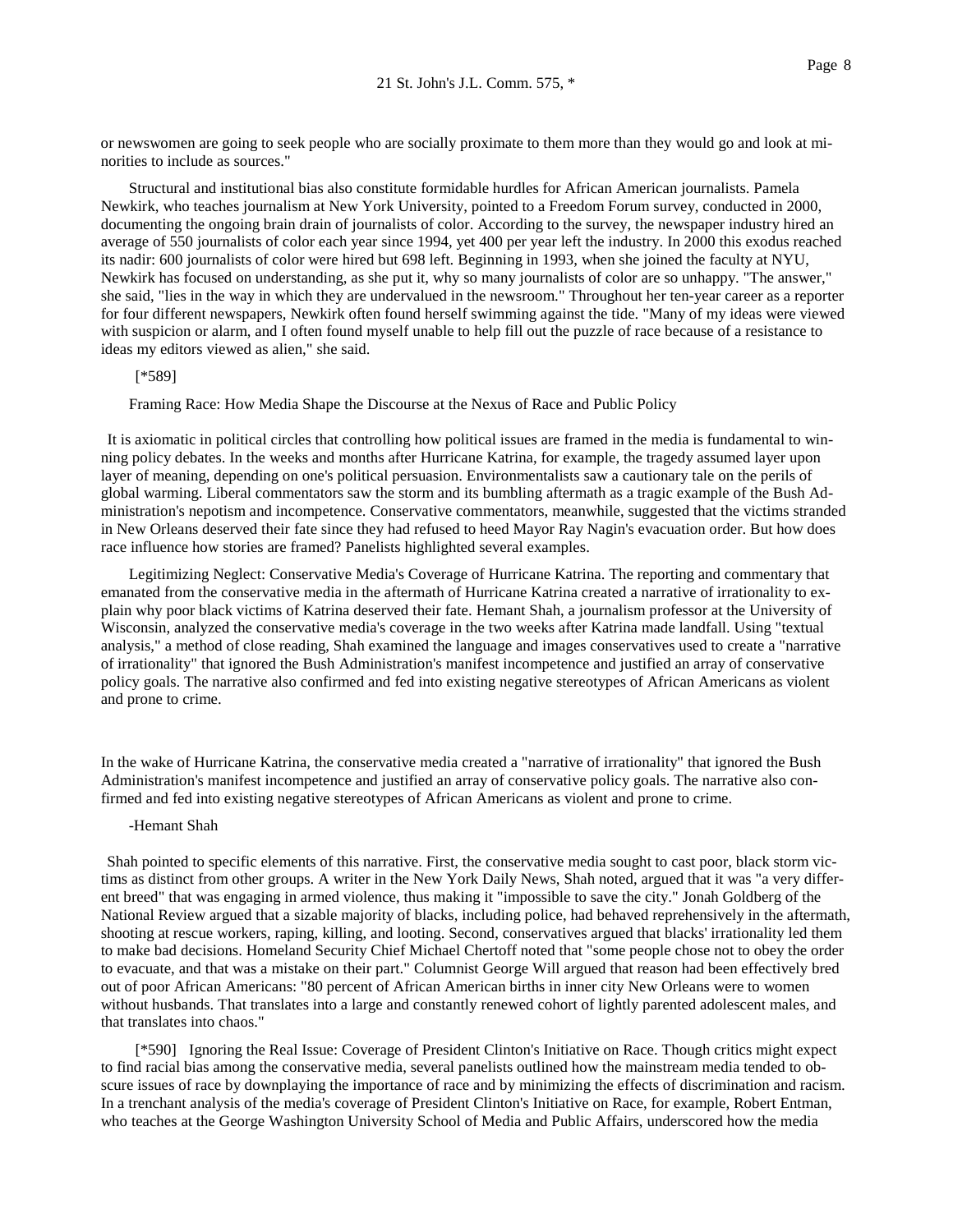contribute to the "denial of race," a term he used to describe the ways in which white-dominated popular culture and public opinion refuse to acknowledge that "racial discrimination remains a serious problem in the lives, not just of poor African Americans, but the majority of black citizens."

"The media's contribution to [Clinton's Race Initiative] was to undermine it, concentrating on the initiative's alleged procedural defects, neglecting its substantive discourse, and labeling it a failure from the beginning."

#### -Robert Entman

President Clinton launched the initiative in the summer of 1997, appointing a seven-member advisory board whose responsibility it was to study areas in which racial disparities were significant--education, economic opportunity, housing, health care and the administration of justice--and to identify policy remedies. Supporters of the initiative saw it as a genuine national effort to deal openly and honestly with racial differences. Detractors viewed it as a gambit to curry favor with racial minorities. But it was the media's treatment of the initiative, Entman argued, that truly doomed it. Rather than cover substantive issues of race, Entman said, "the media's contribution to this effort was to undermine it, concentrating on the initiative's alleged procedural defects, neglecting its substantive discourse, and labeling it a failure from the beginning."

Entman and Carole Bell, a Ph.D. student at the University of North Carolina (Chapel Hill), analyzed the leading newspapers' coverage of the initiative, disaggregating coverage into "thematic assertions." Only five percent of the coverage conveyed a substantive fact about race, race relations, or discrimination; 95 percent of the coverage was about the ostensible shortcomings of the process. By a two-to-one margin, Entman added, the process assertions were negative. "The initiative is a disappointment and a failure. It's a one-sided monologue, not a dialogue. It's just empty rhetoric, just talk, that's not enough. It's a missed opportunity. And on and on," Entman said, summarizing the coverage.

Entman attributed much of the negative coverage to opponents' skillful manipulation of the discourse. Early on, the commission's chairman, John Hope Franklin, was quoted as saying that opponents of affirmative action were not invited to the advisory committee because they had nothing to add to the conversation. Conservatives, led by House Speaker Newt Gingrich, leapt on the gaffe, tarring the entire effort as a "monologue." Thereafter, the word "monologue" appeared in 40 percent of the articles.

[\*591] Yet Entman cautioned against interpreting the discrepancy solely as an example of media manipulation. "That's a partial explanation," he said, and one that is, in his view, indisputable. But, he added, "The initiatives' leaders failed to present their messages in a way that fit journalistic incentives, even as the opponents carved out a simple resonant plan of attack built on media logic." Meanwhile, Entman found a precipitous drop in substantive coverage of racial issues outside of the initiative. Coverage dropped 44 percent from the six months before the initiative was launched compared to the six months after the launch. It was as if the initiative had sucked all the air out of the room. The upshot, Entman said, was that the media "wound up reinforcing whites' ignorance and denial. Not by direct statement, but by vastly emphasizing process over substance and undermining the legitimacy of the very notion that we should be talking about race and racial discrimination and racial misunderstanding."

Underplaying Race: Newspaper Reporting on Discrimination. Elena O. Lingas, a research scientist with the Berkeley Media Studies Group, outlined the results of a study that examined racial discrimination in the news. Unlike many studies that focus on the media coverage surrounding a particular event, such as Hurricane Katrina, Lingas's research group analyzed reporting by local and regional newspapers in 10 swing states in 2003, providing an assessment of daily reporting of discrimination in the U.S. The year 2003, coincidentally, was the year the Supreme Court ruled on a pair of lawsuits challenging the University of Michigan's affirmative action policies. Using "discrimination" as a search term, the team found over 2,000 news and opinion pieces, which they then filtered according to how the stories treated the issue of discrimination. Roughly 1,100 articles dealt with racial discrimination, predominantly against African Americans. The remainder addressed discrimination related to gender, sexual orientation, age, disabilities, religion, and employment.

"They [civil rights activists] were conveyed as heroes, people who had participated in the movement for justice. They achieved things, and it's over."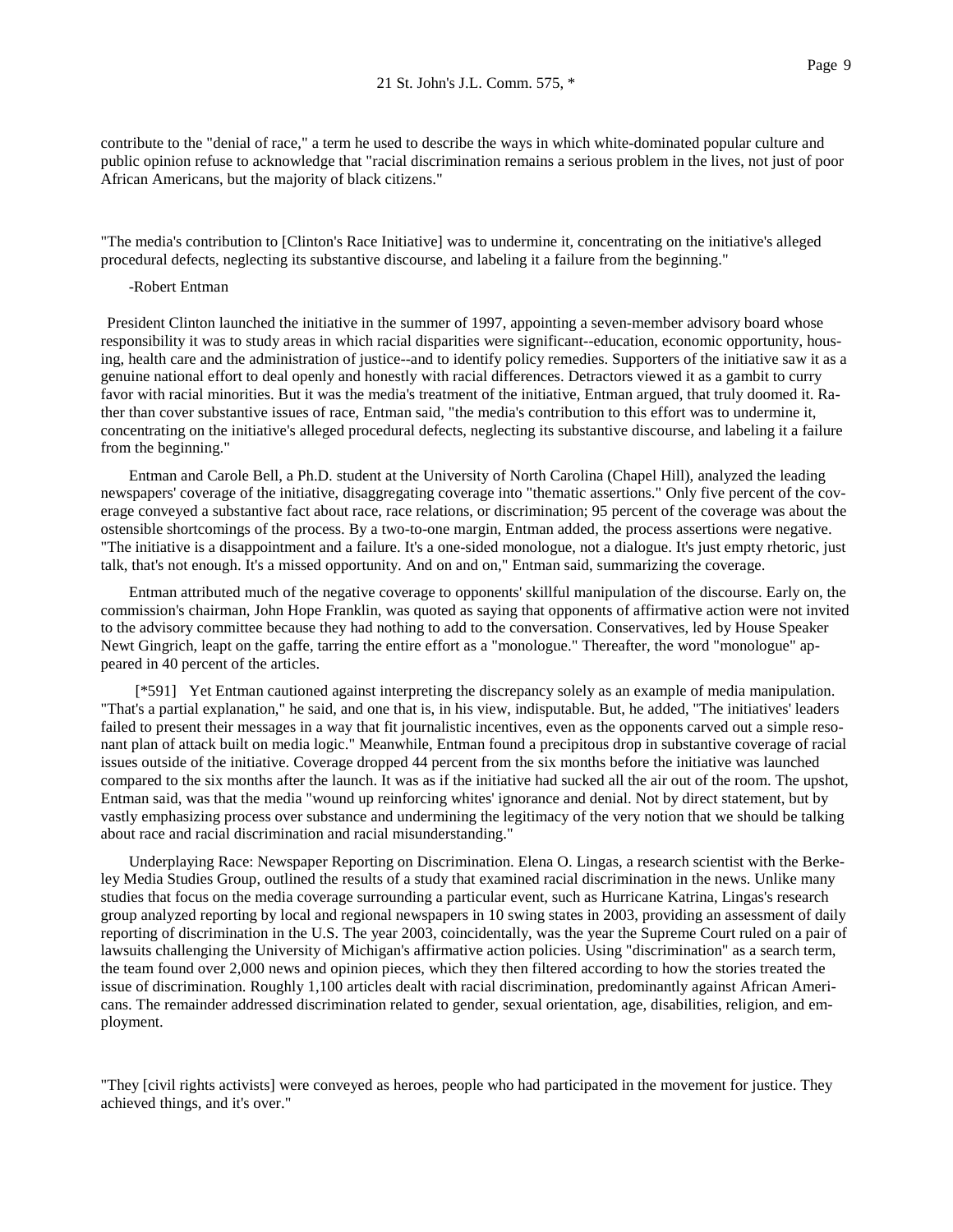#### -Elena O. Lingas

As they drilled down into the stories about racial discrimination, several themes emerged. First, she noted, "Discrimination is not front page news." Only a quarter of the articles appeared on the front page of any section. While three-quarters of the articles were reported by the newspapers' own staff members--as opposed to being wire service stories--it was clear from the number of different reporters writing on the subject that discrimination was not a "beat" at the newspapers in the sample. Furthermore, the majority of pieces were event-oriented news stories; "The reporting rarely pulled back," she continued. Only a quarter of the pieces were in-depth thematic stories that put discrimination into a wider societal or institutional context. In the obituaries for civil rights activists--one of the principal topics--racism was placed firmly in the past. "They [civil rights activists] were conveyed as heroes, people who had participated in the movement for justice," Lingas said. "They [\*592] achieved things, and it's over." Bereft of history, articles rarely discussed how to deal with future discrimination. "There was absolutely no discussion of the future, so even if we acknowledge racism existed way back in the past, and we're not sure about the present, there is no future. There's no discussion, there's no talking points going forward."

Media Production: Diversity in the Newsroom and the Culture of News Production

One of the prevailing assumptions throughout the conference was that diversity in the newsroom and entertainment production will lead to news coverage and popular media that better reflect the complexity of race in America. But how does diversity, or lack thereof, influence news coverage? What remedies are available to boost diversity? And how can we guarantee that racial diversity--in the newsroom, at television networks and media production companies, and in the corporate board room--will lead to diversity of viewpoints, opinion, and perspective? Several themes emerged.

The Lack of Diversity Is Rooted in a Tangle of Structural, Economic, and Cultural Issues. Several presenters underscored how the cultural politics and intellectual constraints of mainstream news organizations, networks, and entertainment media production teams have led to a lack of diversity among gatekeepers and creative personnel, and brain drain of journalists of color. Under the aegis of the TeleVisions Research Project, which was led by Dr. John Downing, Mary Beltran and Sharon Ross were part of a research team that charted the influence that minority-and ethnic-oriented advocacy groups had on employment and representations of people of color in entertainment television from 1992 through 2002, a period in which networks were under increasing pressure to increase diversity in programming and hiring.

Writers and producers report feeling boxed in, Professor Sharon Ross continued. Black writers write for black shows, Latinos for Latino shows. The lack of diversity among writers of non-minority-centered television shows may preclude cultural themes from being woven into the fabric of those shows.

Noting that the dialogue between the various parties has "not been unproductive," Ross and Beltran underscored the resilience of structural barriers to diversity. They found for instance that while the number of non-white actors on entertainment television programs has increased, minorities are still excluded from the ranks of producers and executives. "The people who are really making decisions and really creating the story lines in which characters of color might appear are still not diversifying that much yet, Beltran said. " A recent study by The Ralph Bunche Center for African American Studies at UCLA found that less than 10 percent of television writers are members of racially diverse groups. Ross added that, for many writers, there is a "cultural climate of fear and frustration" that pervades the industry. When these shows are cancelled, employment opportunities often disappear. Writers and producers report feeling boxed in, she continued. Black writers write for black shows, Latinos for Latino [\*593] shows. The lack of diversity among writers of non-minority-centered television shows may preclude cultural themes from being woven into the fabric of those shows. These confines, Ross said, "stifle creativity and stifle the ability of writers and producers to tell stories in important ways."

Pamela Newkirk saw similar barriers in the newsrooms of the mainstream press, adding that most efforts at increasing diversity have focused on bringing more journalists of color into the mainstream media rather than seeking to transform the culture of the media itself. The real issue, Newkirk observed, is about who makes story decisions and how much leeway journalists of color have to tell stories outside conventional frames. "As worthwhile and necessary as these efforts are, they will not bear fruit until industry leaders begin to look at the undernurtured and undervalued talent already in their newsroom," Newkirk said. Instead of investing in studies, job fairs and conferences, diversity advocates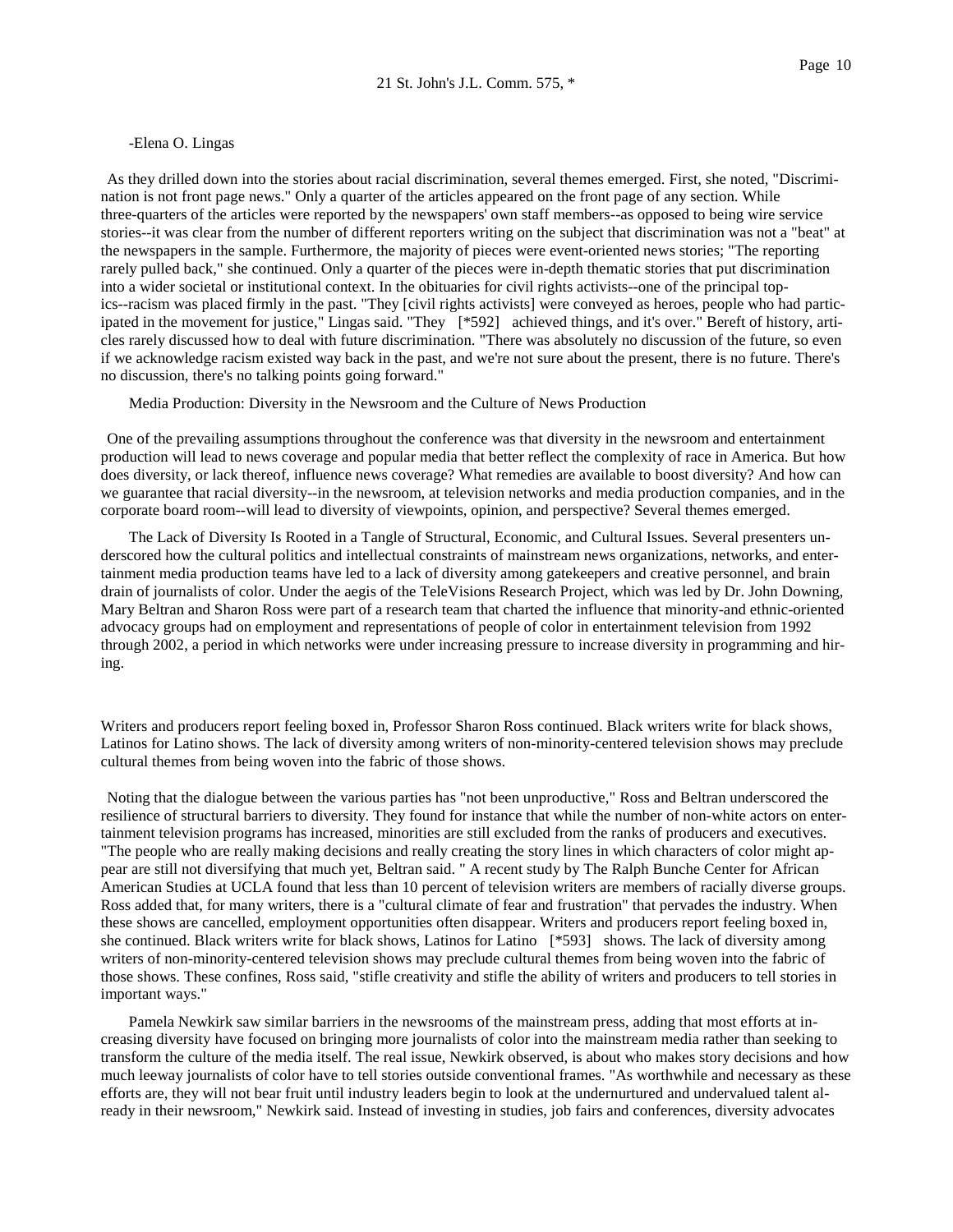should encourage news organizations to reflect on the ways in which their newsroom cultures create a "game of musical chairs." "Only then might they begin to value the diversity already in their midst, and more fairly reflect our nation and our world," she said.

Given the Composition of the Courts, the Congress, and the FCC, the Legal Remedies Available to Achieve Greater Diversity Are More Complicated and Uncertain. But what legal remedies are available to challenge structural racism in the media? Angela Campbell, director of the Citizens Communications Project at the Georgetown University Law Center, outlined the history of equal employment opportunity law at the FCC. In the late 1960s, the FCC established nondiscrimination guidelines for broadcasting companies, arguing that noniscrimination was central to the media's public interest obligations. Henceforth, news broadcasters were required to report on the number of employees according to job category, gender and race--African Americans, Hispanics, Asian Americans, and Native Americans.

"The data we have about the effects [of the FCC's new diversity rules] is incomplete, but they suggest that the goals of non-discrimination and diversity are not being met, and improvements in the short term are unlikely given the composition of the FCC, Congress, and the courts."

## -Angela Campbell

In 1998, however, the DC Circuit Court declared the FCC's rules unconstitutional, holding that diversity was not a compelling interest. The court further held that there was an insufficient link between employment and programming, and that the rules were not narrowly tailored because they included all job categories, not just those related to programming. "So the FCC went back to the drawing board yet again," Campbell said. The new rules retain the outreach obligations but lightened many of the specific requirements governing how companies met those obligations.

Campbell acknowledged that most stations were complying with the new rules but argued that compliance may be beside the point. "The more important question is whether complying with the rules in fact results in the intended goals of preventing discrimination and promoting diversity in [\*594] programming." Following the court ruling, the FCC lifted rules requiring companies to report on minority staffing, making it difficult to get the data sets needed to measure progress. But data from other sources suggest that progress on employment and content diversity has ceased its steady progress. "The data we have about the effects is incomplete, but they suggest that the goals of non-discrimination and diversity are not being met, and improvements in the short term are unlikely given the composition of the FCC, Congress, and the courts."

Although Media Organizations Are Starting to Realize the Economic Benefits of Diversity, People of Color Still Face Formidable Obstacles in Gaining Entry to, and Advancing Within, Media Industries. Despite the difficulty in pursuing legal remedies, several panelists were guardedly optimistic about the prospects for market-based reforms. Economic self-interest, they noted, is often the strongest lever for creating change within the media. As Sharon Ross noted of the television industry, "The color that matters most in the industry is green." Companies are starting to realize the bottom-line benefits of diversity, she said, citing the success of "Lost," "Grey's Anatomy," and the explosive growth of ethnic media. (Ross and Beltran underscored the point that while there have been modest improvements in diversity in front of the camera, the corporate structures behind the camera have been more resistant to change.) Basilio Monteiro urged companies to think of diversity as a strategic asset that would yield long-term returns. "Diversity builds a differentiated reputation and improves the quality of human capital, which, in turn, establishes a competitive edge and creates value," he said.

#### Keynote: Professor Patricia J. Williams on the Media's Insidious Banality

What happens to a democracy when the mass media fail to serve the public interest? What happens to a media system when Ivy League law students, ostensibly the best and the brightest, are disinclined to reading in-depth reporting? How can the media serve the interests of a pluralistic society when they are arguably the culture's most powerful purveyors of stereotypes?

These are a handful of the questions Professor Patricia J. Williams, the

James L. Dohr Professor of Law at Columbia Law School, addressed in her keynote address. Williams described the changing media landscape in which students get their news, not from newspapers, but from the web, television, and blogs. Arguing that the media's discussion of diversity is often a proliferation of stereotypes, Williams noted that coverage of Representative Cynthia McKinney's arrest for assaulting a police officer focused not on the issue of racial pro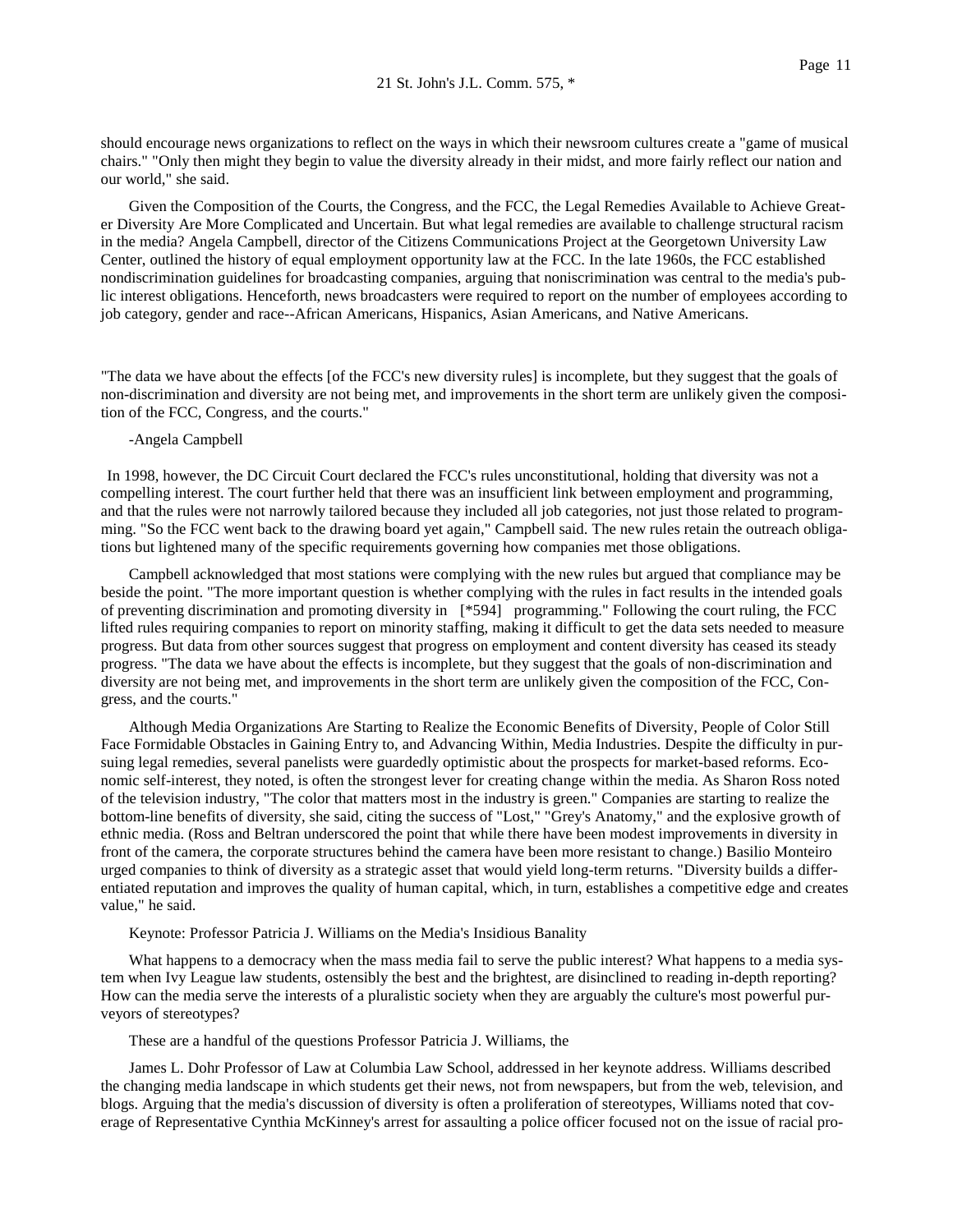filing, but on her hair. Likewise, rather than examining the complexities of immigration reform, the media focused on whether the national anthem should be sung in Spanish.

#### [\*595]

The Political Economy of the Media: How Economics and Regulatory Policy Shape the Practice of Democracy

The commercial media comprise a universe of industries--broadcasting, telecommunications, print, television, Internet, film and music--many of which are moderately regulated (though increasingly less so), and all of which are subject to market forces. But how does race play out at the intersection of economics and policy? How do underlying structural issues--ownership, regulatory policy, market economics, etc.--influence democratic participation in the media? According to panelists, the bottom line seems to be that the shortage of relevant content and programming for people of color represents a market failure.

Seemingly Arcane Policy Issues Have Profound Implications for Diversity and Access. In the ongoing public debates over media concentration, diversity, and access, the conversation has focused largely on issues of policy. Yet scant media attention has been paid to the processes through which the government agencies responsible for regulating media collect the data that informs policy. And as two speakers argued, the dearth of information and analysis about data--how it was collected, how the definition of key terms influences findings--should be a cause for concern.

How the government defines a market determines who can compete in the market, and under what terms.

### -Catherine Sandoval

Catherine Sandoval, assistant professor of law at the Santa Clara University School of Law, examined the discrepancy between market analyses conducted by the FCC and the Department of Justice in approving the merger between Univision and Hispanic Broadcasting in San Jose, California. At issue was the question of whether Spanish-language and English-language radio and television compete in the same market. The FCC maintained that Spanish-and English-format stations did compete in the same markets, while the Department of Justice--whose view eventually prevailed--held the opposite.

Why does this matter? Because, Sandoval argued, how the government defines a market determines who can compete in the market, and under what terms. At the heart of the Justice Department's case, she noted, was the assumption that no English-language broadcasters would change their formats to Spanish in order to compete with Univision, or any other Spanish broadcaster. But this argument ignores the vast economies of scale English-language broadcasters can bring into Spanish-language markets. At the same time, she continued, the definition makes it harder for Spanish-language broadcasting companies to develop the economies of scale they need to compete. The definition also tends to undervalue Spanish-language companies, making them ripe for acquisition--which is precisely what happened. Within a couple of years, Clear Channel had acquired 26 percent of the overall radio market (31 percent of the Spanish- [\*596] language market). "The bottom-line question of this is ultimately who will control the news."

In a similar vein, Allen Hammond, IV, a professor of law at Santa Clara University, discussed the FCC's flawed procedures for collecting data on broadband deployment. By law, broadband service providers are required to monitor and report periodically on the extent of broadband deployment, yet the FCC's process for measuring broadband deployment is deeply flawed, Hammond argued. The FCC uses what Hammond termed the "zip code methodology": Based on the existence of one broadband subscriber per zip code, the FCC concluded that broadband service was available to a large number of others in the same area. "But cable service areas and DSL service areas are not co-terminus with zip codes," Hammond observed. Nor could the FCC actually measure how many others, if any, in a given area were receiving service. The upshot, Hammond continued, is that the FCC "cannot possibly be telling us what the extent or scope of deployment is, or who the beneficiaries actually are." Nevertheless, other public agencies, including the California Public Utilities Commission, are setting policy largely on the basis of the FCC's data. "This FCC is using their methodology basically as a deregulatory tool," he concluded. "You won't miss what you don't measure. You don't miss what you can't measure. And they're not going to regulate, because they can't tell you what's actually going on."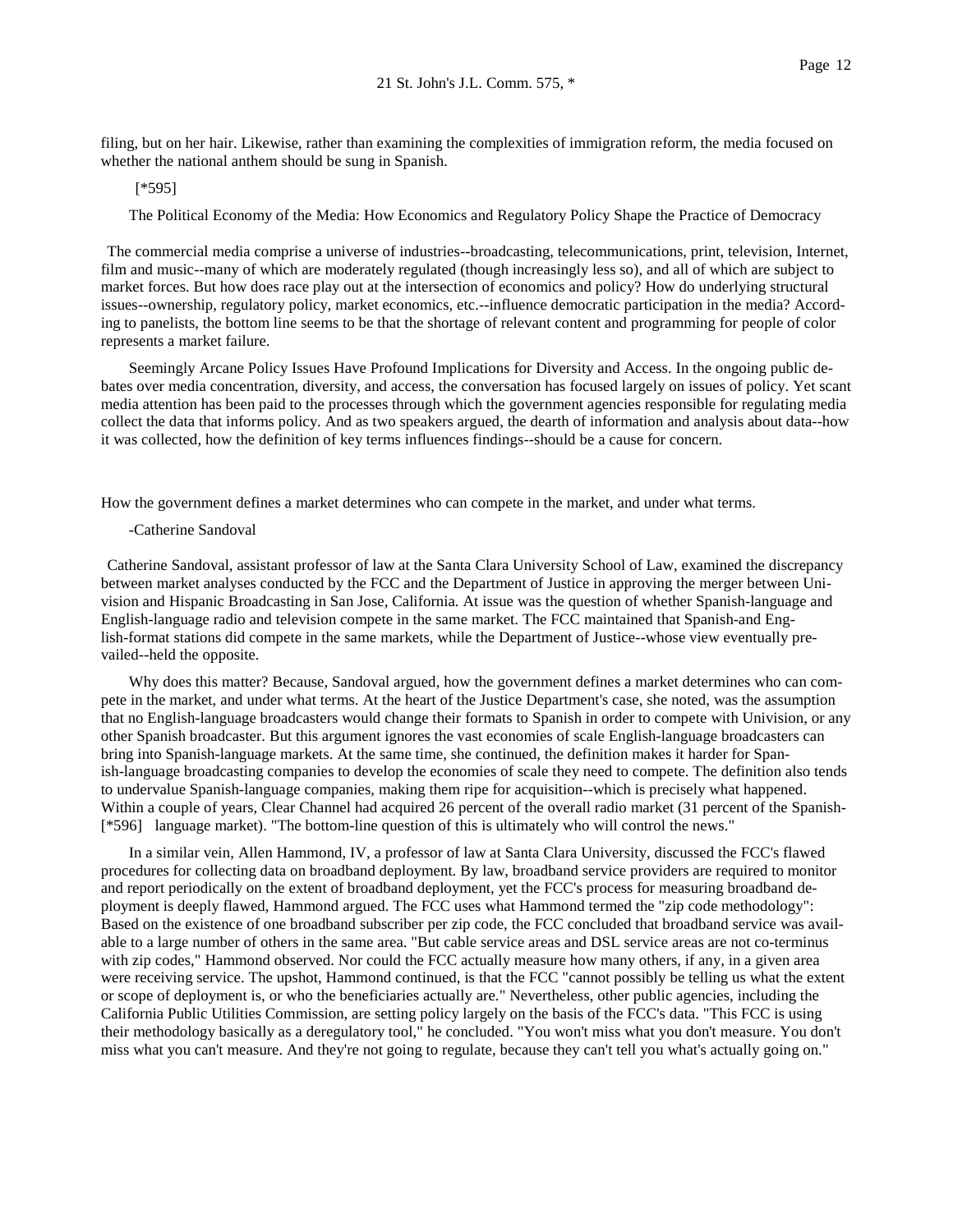-Allen Hammond, IV

Jerry Kang and Allen Hammond, IV

### [SEE PHOTO IN ORIGINAL]

Keynote: FCC Commissioner Jonathan Adelstein Takes Agency to Task for Ignoring Its Own Diversity Committee Recommendations

 [\*597] In the first of two conference keynote speeches, FCC Commissioner Jonathan Adelstein rebuked the Commission for failing to act on the recommendations of its own Advisory Committee on Diversity. "The diversity committee that Chairman Powell put together issued a series of very palpable recommendations on how to meaningfully improve opportunities for minorities and women to gain ownership of telecommunications and media assets, but the report is just sitting on the shelf gathering dust," he said.

Created in August 2003, at the height of the public controversy over the FCC's proposed new ownership rules, the advisory committee's final report included five specific policy recommendations, including modifying the commission's EEO rules to include separate "menus" for recruiting and for career advancement, creating divestiture remedies that would promote ownership by women and minorities, and issuing a declaratory ruling that would help minority entrepreneurs attract foreign investment for broadcast properties. To date, the FCC has acted on just one recommendation: that it create an online diversity resources directory. Launched in 2005, the directory is anemic, containing links to a handful of trade organizations, government agencies, and the two agency reports on workplace diversity.

Adelstein called on conference attendees to pressure the FCC more aggressively. "The question is, when we ignore the diversity committee, what are we going to do to put diversity and minority ownership front and center. We need to tackle these issues head on, and we really need your input to try and figure that out."

Communications Policy Must Acknowledge and Address the Effects of Immigration. Historically, the black-white divide has overshadowed American discourse on race. But if the central problem of the 20th century was the problem of the "color line," as W.E.B DuBois noted presciently in 1903, the problem of the 21st century will be immigration. In 2003, Hispanics surpassed African Americans as the nation's largest minority group, and the nation is just now starting to grapple with the political, economic, and cultural implications of this change. As a number of panelists observed, media and communications policy need to be central locus of this debate.

Jorge Reina Schement, co-director of the Institute for Information Policy at Pennsylvania State University, noted that communications policy needs to better reflect the complicated reality of contemporary immigration. "There is a big, false assumption that communications policy is of little relevance to immigration," Schement noted. Immigrants, he said, have embraced the Internet, allowing them simultaneously to retain ties to their home countries while also expanding social networks within this country. Contrary to the prevailing myth of immigrants arriving as "strangers on the shore," immigrants have always followed established networks, Schement said. Far from encountering a strange and alien culture, he [\*598] continued, immigrants have always "tended to live in communities that span the border on both sides." As these border-spanning communities move online, and as new immigrants move into the workforce and consumer marketplace, immigrants are adopting new cultural patterns and beliefs without completely giving up the old ones--and they are transforming the existing culture on this side of the border. This level of connectivity, he concluded, "will enable and empower immigration in ways that a lot of Americans probably haven't thought of."

## [SEE PHOTO IN ORIGINAL]

"There is a big, false assumption that communications policy is of little relevance to immigration."

#### -Jorge Reina Schement

One such unexpected change has come at the intersection of voting rights and communications policy. Joel Waldfogel, an associate vice dean at the University of Pennsylvania's Wharton School, examined the relationship between Hispanic voter turnout and the presence of local Spanish-language television news. Under classical economic theory, Waldfogel said, everything that needs to get done does get done through markets. Yet media function in what Waldfogel called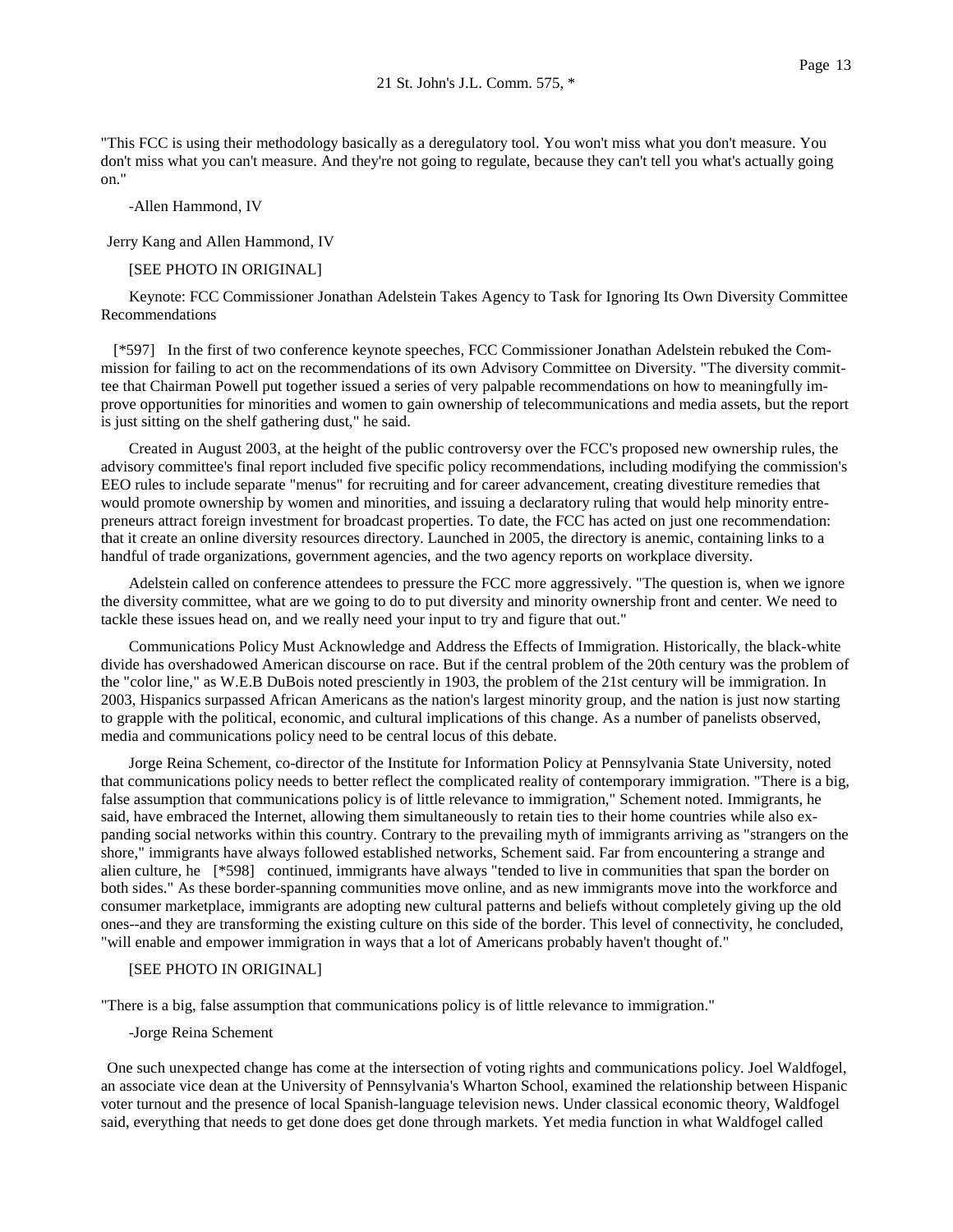"lumpy markets" where the fixed costs are high and preferences among consumers vary widely--which means that media markets often do not serve consumers at the margins. And since the media serve two principal functions--to entertain and to inform--what effect does the media's capacity to provide information to consumers have on civic participation or voting?

Waldfogel surveyed 254 metro areas across the country, examining the relationship between media markets and voting patterns. He found that voter turnout among non-Hispanics hovered around 58 percent in markets that had local Spanish-language news as well as those that did not. But the numbers were dramatically different for Hispanics with voter turnout of 37 percent in areas that did not have local Spanish-language news, and 45 percent for areas that did. "The big effect is that [local Spanish-language news] raises the Hispanic turnout," he said. What economists call a market failure was also a democratic failure--and a potential arena for civil rights litigation. "The disturbing thing is that those disadvantaged as consumers by virtue of small group size find that disadvantage reinforced and are disadvantaged more in their capacity as citizens, this sphere where money wasn't supposed to matter."

Media Reformers Need to Rethink Some of Their Paradigms and Political Assumptions. One of the prevailing assumptions among media diversity activists is that local ownership will yield greater diversity. But Syracuse University Law Professor LaVonda Reed-Huff cautions against accepting this assumption. Her study of the relationship between localism and black ownership in the radio broadcast industry, found quite the opposite. "I don't necessarily believe that greater localism or greater local focus will necessarily translate into greater minority or, in particular, black ownership of radio," she argued. And preserving black radio--radio that has traditionally been owned by blacks, or has been formatted to appeal to [\*599] the interest of black communities--should be a burning issue given the role it has historically played in providing a forum for black cultural expression, political participation, and discussion of community issues. Localism is not a perfect proxy for minority ownership due to other barriers to entry such as the cost of acquiring licenses, inability to secure advertising dollars, and the FCC's license renewal policies. While localism is a laudable goal, it must not be pursued without a corresponding focus on issues of minority ownership. Additionally, if the FCC does not pull back its ownership limits, minority communities should begin to focus on how a national ownership framework can be used to its collective advantage. Reed-Huff cited examples of how nationally syndicated programming carried on stations owned by national licensees have connected black people who are disconnected by geography and have effectuated social change. With fewer than four percent of the nation's radio stations owned by minorities, Reed-Huff pointed to black-owned Radio One, the nation's seventh largest radio broadcasting company, as an example of how black radio benefits from national ownership. She argues that there is room in the industry for more companies like Radio One.

#### [SEE PHOTO IN ORIGINAL]

While localism is a laudable goal, it must not be pursued without a corresponding focus on issues of minority ownership. Additionally, if the FCC does not pull back its ownership limits, minority communities should begin to focus on how a national ownership framework can be used to its collective advantage.

### -LaVonda Reed-Huff

UCLA law professor Jerry Kang challenged the shibboleth, common among media reform advocates, that local news is a proxy for the public interest. As Kang noted, the FCC often uses the promise of more local news as a rationale for approving mergers and lifting media cross-ownership rules. And why not? "It's a perfectly sensible metric to adopt. After all, is there an anti-news lobby?" Yet 25 percent of local news is actually crime stories. "If you think about local news and strip away entertainment and weather, you essentially have a reality TV show called "Cops" narrated by slightly better-looking people," Kang said, attributing the quip to a journalist.

While most might dismiss "Cops" as mere trash television, Kang argues that crime stories, whether on "Cops" or the local news, are much more pernicious. Drawing on research from a body of social science called implicit social cognition, Kang makes the case that crime TV leads viewers to adopt a racial schema. "The consequences include how we actually interpret and evaluate people, how we perform through stereotype threat disruptions, how we interact in terms of our non-verbal body language, whether we stutter or cross our arms, lean forward, smile, blink our eyes," Kang said. He went on, "There's now lots of evidence that says watching nonfiction stories about people in your neighborhood who are going to kill you, and then seeing black and brown faces [in the course of everyday life] actually will increase implicit bias against black and brown people, not surprisingly." Local news, he said, is a Trojan horse. People watch local news because they need the information, but it infects neural networks, making people do things they would rather not do, like being [\*600] involuntarily biased against people of color. (For example, a recent report on the me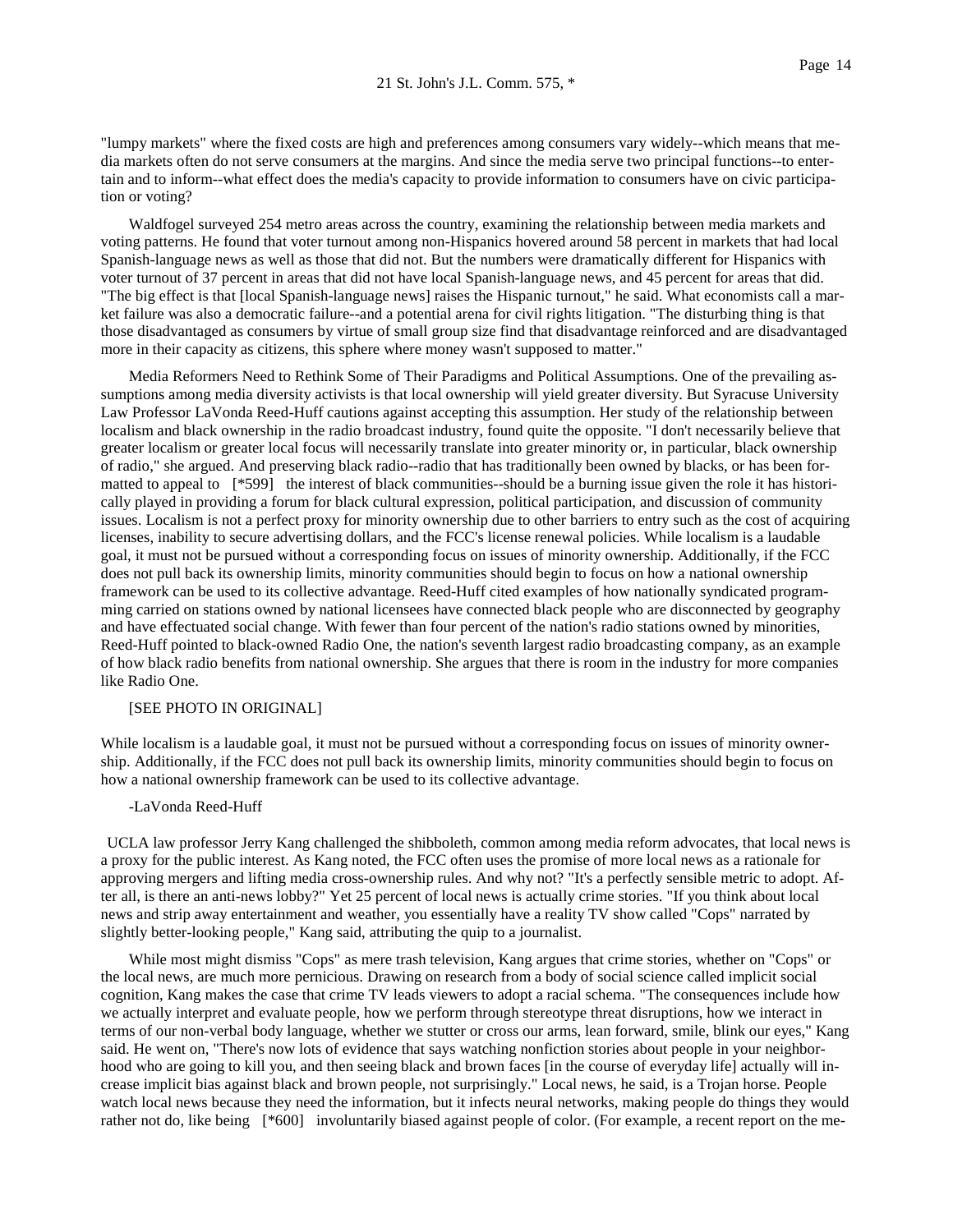dia's representation of young men of color, published by the Joint Center for Political and Economic Studies, found that the media "encourage whites' tendencies to imagine, exaggerate, and misunderstand group differences" even though many whites profess egalitarian beliefs.) The question then becomes: What do we do about the insidious virus that is the local news?

Solutions: Creating New Pathways to Diversity, Media Reform, and Citizen Participation

Given the obstacles to reform, where might advocates, scholars, and citizens find new solutions and strategies? Panelists outlined four principal arenas for reform. First, there is a dire need for better training for aspiring and working journalists, so that they have the reporting skills and analytical tools needed to cover all communities. As several panelists noted, failing to fairly and accurately report on issues of race is simply bad journalism. Second, panelists called for broader citizen participation around media policy issues, particularly among communities of color. Third, there is a need to strengthen and expand industry-based solutions that emphasize the value diversity brings to the bottom line. Finally, advocates need to consider legal strategies that reach beyond the existing body of law.

Better Education of Journalists and Other Media Professionals. Several panelists underscored the urgent need for better education of journalists and other media professionals. At the University of Missouri, for instance, undergraduate journalism majors are required to take Cross Cultural Journalism, a course taught by Earnest Perry, an associate professor and chair of the Journalism Studies program. "It is by far the most difficult course in the journalism program," Perry said, mainly because the course forces students to examine their own biases. "It's not about being politically correct. It's not trying to be someone who believes in diversity. It's about doing what you say you are doing as journalists--covering your entire audience." Students are required to get outside of their "comfort zones," reporting on people and places they wouldn't normally go. "What we try to get them to understand is that good journalism is diverse. And accurate coverage should be based on knowledge, and they need to acknowledge the stereotypes in their own coverage, before it gets out into the public."

## [SEE PHOTO IN ORIGINAL]

"What we try to get them to understand is that good journalism is diverse. And accurate coverage should be based on knowledge, and they need to acknowledge the stereotypes in their own coverage, before it gets out into the public."

-Earnest Perry

Likewise, Alice Pifer, director of continuing education at the Columbia University Graduate School of Journalism, described how the "Authentic Voice" project, a multimedia project developed and published by Columbia University, seeks to strengthen reporting among working journalists. Based on the "Let's Do It Better" workshop on journalism, [\*601] race and ethnicity at the Columbia University Graduate School of Journalism, "Authentic Voice" comprises a book, DVD, and web site, all structured around case studies of 15 news stories--seven television and eight newspaper stories--that have already been published or broadcast. For every case study, every journalist or producer wrote an essay reflecting on his or her work. What were the obstacles they faced, either in the newsroom or out in the public? How did they overcome the obstacles? What are the things they learned? Looking back, what are the things that they would have changed in their stories? Pifer and her colleagues also videotaped interviews with each journalist, probing and critiquing in areas not covered in their essays. The goal, Pifer said, is to get to authenticity in reporting, to increase coverage of people of color in all communities, and to get journalists to reflect diligently on their own biases.

Alice Pifer and Rolando Brown

# [SEE PHOTO IN ORIGINAL]

Building Citizen Participation on Policy Issues. Improving education for media professionals is just one piece of the puzzle. Perhaps the most significant challenge facing advocates of media democracy lies in finding a way to make the underlying policy issues accessible to a lay audience. As Chanelle Hardy, then-legislative counsel for Consumers Union, put it: "We are totally outnumbered when we go to the Hill. It's one nonprofit person versus teams and teams of industry lobbyists, and we recognize more than ever the need to have the public engaged in the fight. We have to reach them with what is real to their lives, and that begins with content issues." Two years ago, Consumers Union launched HearUsNow.org, a web portal that aggregates information on media reform issues, helping consumers connect to and shape public policy. Closer to the ground,

[SEE PHOTO IN ORIGINAL]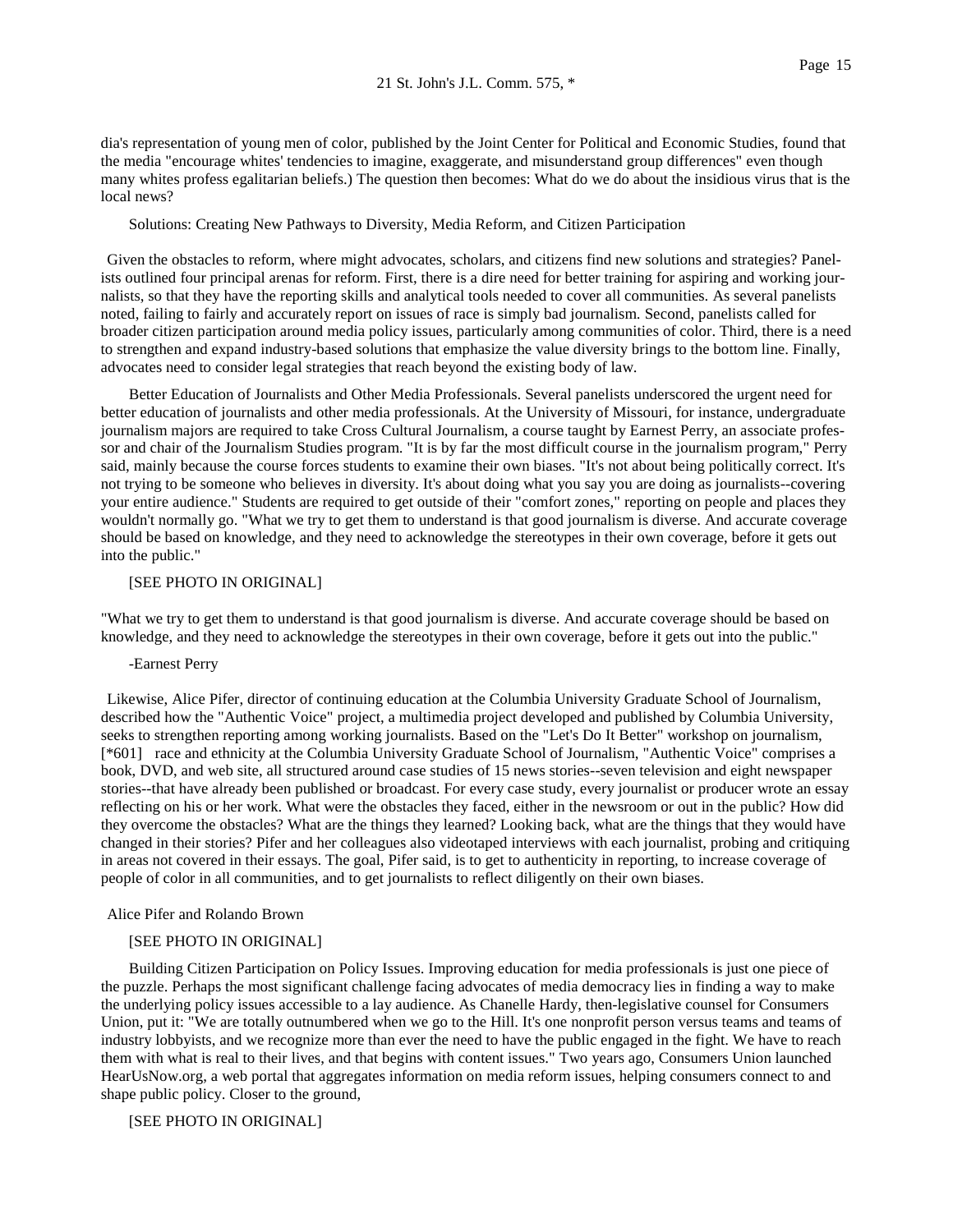"We are totally outnumbered when we go to the Hill. It's one nonprofit person versus teams and teams of industry lobbyists, and we recognize more than ever the need to have the public engaged in the fight. We have to reach them with what is real to their lives, and that begins with content issues."

#### -Chanelle Hardy

 [\*602] Consumers Union is working with Industry Ears, a new generation think tank focused on media's impact on children and communities of color, trying to expand the base of the media reform movement. "We want to build capacity among young people and get them engaged in connecting content and policy because the policy discussions are not diverse enough," Hardy said.

On the other hand, several panelists drew a distinction between advocates of "media reform" and "media justice." As Malkia Cyril, director of the Oakland-based Youth Media Council, argued, media reform is a piece, but only a piece, of a broader movement for media justice. "Media justice rests on a historical analysis that centers race, class, and gender as principal forces in the shaping of our media system," Cyril said. Constituents of the media justice movement are largely poor and working-class people of color, while the media reform movement is largely comprised of middle-class, white progressives. And it remains to be seen how these two movements, which share many of the same goals, will deal with the potentially divisive issue of race. As Yolanda Hippensteele, field director for the media reform group Free Press, noted, this conversation is just now unfolding. "I think that we've been engaging in that dialogue and we are really trying to get somewhere."

Malkia Cyril went on to outline how the media justice framework played out in the organizing campaign the Youth Media Council conducted against Clear Channel. In 1999, Clear Channel acquired KMEL, a local hip hop station that was a touchstone for the African American community. The company soon eliminated the community affairs department and fired two of the most popular deejays, replacing local content with syndicated programs, including right wing radio personality Michael Savage. To many young people, Clear Channel's actions were a direct assault on the community. "Local activists and organizers came to the Youth Media Council, enraged about the state of radio in their region," Cyril said. "They wanted to do something about it."

Over the next two years, the Youth Media Council and its allies--young people of color, artists, local musicians, and media reform organizations--launched an aggressive campaign to hold Clear Channel accountable to the community. Last year, after the Youth Media Council filed a petition to revoke Clear Channel's broadcast license, and, with the campaign receiving favorable coverage in the local print media, the company agreed to a series of community accountability meetings.

Over the next two years, the Youth Media Council and its allies--young people of color, artists, local musicians, and media reform organizations--launched an aggressive campaign to hold Clear Channel accountable to the community. Last year, after the Youth Media Council filed a petition to revoke Clear Channel's broadcast license, and, with the campaign receiving favorable coverage in the local print media, the company agreed to a series of community accountability meetings. "It's the first time in 10 years that Clear Channel has met with the community, so we know that license challenges, whether they result in a license revocation or not, can result in local accountability victories. That's what we're seeing right now," Cyril said.

[\*603] Aliza Dichter and Malkia Cyril.

#### [SEE PHOTO IN ORIGINAL]

How does repression begin? What happens when hate speech goes unanswered? These are the two questions driving a new effort by the Minority Media and Telecommunications Council to answer what David Honig, the council's executive director called a "mind-numbing" proliferation of hate speech on talk radio. In the coming year, the council plans to launch a new organization, tentatively called the Minority Anti-Defamation Coalition to focus on challenging hate speech and holding media corporations accountable for promulgating it. The goal, Honig said, was to lay the foundation for a "traditional civil rights advocacy" in the public sphere. Unlike civil rights litigation and consumer boycotts, the two other principal tools for creating corporate accountability, civil rights advocacy is a mass movement with legitimacy, credibility, and sustainability. Advocates have access to good information and they choose their battles wisely.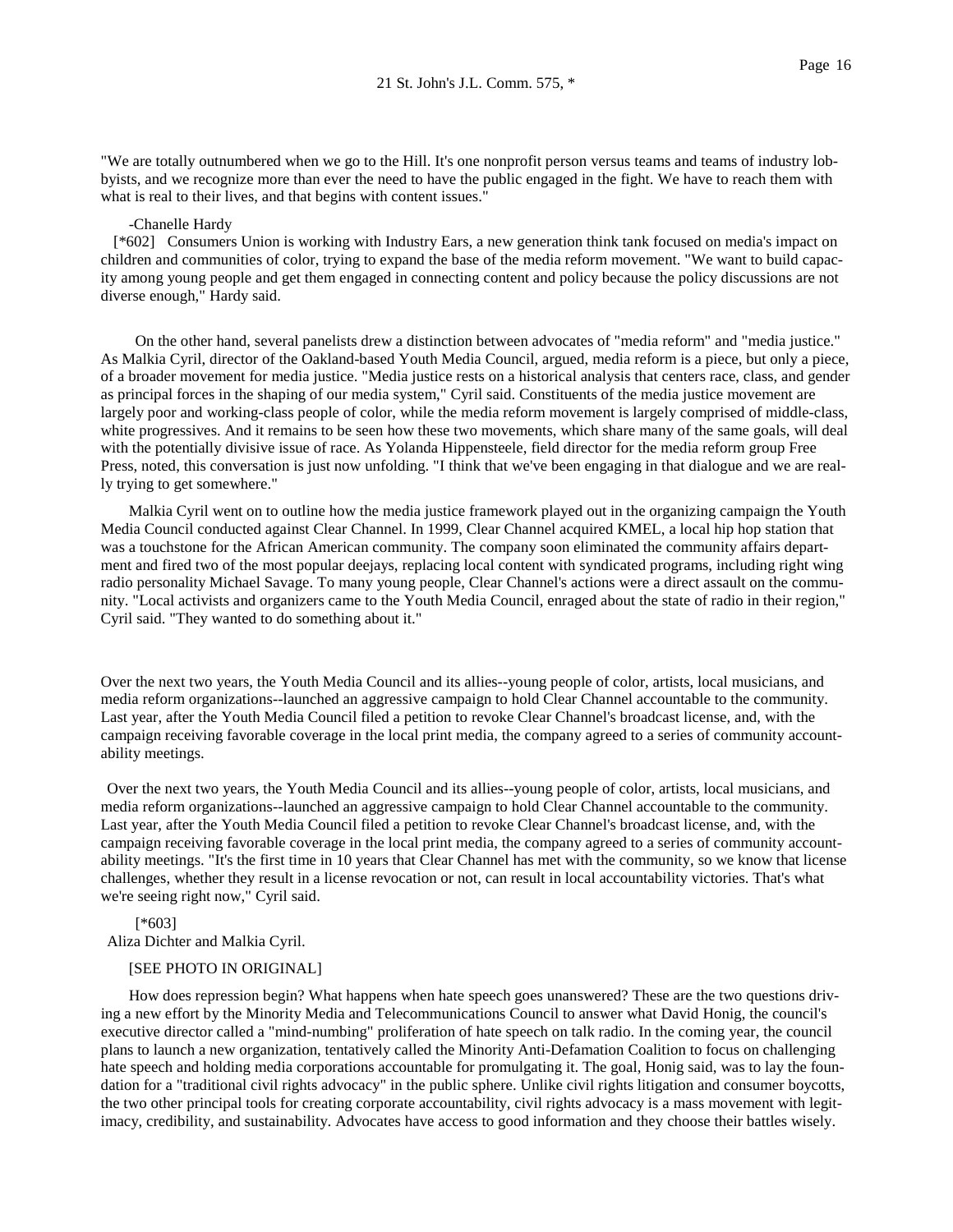Finally, he noted, they appeal to people's better natures. "In the tradition of Gandhi and King, the civil rights message generates social change by appealing to the best moral, religious and humanistic instincts of the public." The incipient Coalition convened an exploratory committee and held its first planning meeting this past July.

Industry Solutions. Blake Morant, associate dean for academic affairs of Washington and Lee University School of Law, outlined how professional codes of ethics could be used to address misrepresentations and distortions of people of color in the broadcast media. Nearly every professional news organization has some code of ethics, he noted. And in a market economy, the value of a news organization depends on its credibility. As Morant explained, "If viewers see news organizations as credible, more people will tune in, or will read them, and if more people tune and read, the [\*604] higher the profits." In this context, subscribing to codes of conduct becomes one way for a news organization to certify that its reporting is credible. Professional codes also have the advantage of being self-generated, which gives them coherence and weight that external pressure often lacks. "They're self-generated, they're self-authored, they're self-enforced," Morant said. "So they don't really violate any constitutional norms. And they tend to be very efficient because if you have individuals who are tailoring the rules to what they do, those rules tend to be better constructed," leading to what Morant calls a "culture of responsible journalism."

# [SEE PHOTO IN ORIGINAL]

"If viewers see news organizations as credible, more people will tune in, or will read them, and if more people tune and read, the higher the profits." In this context, subscribing to codes of conduct becomes one way for a news organization to certify that its reporting is credible.

## -Blake Morant

But how could these codes be used to address racial bias? According to Morant, few of the professional codes explicitly address racial bias, though a handful do mention ideological bias. The challenge, he noted, lies in making the codes more explicit while also ensuring that they are not overshadowed by competitive pressures. "Almost every single producer I interviewed for this project talked about trying to trump their competition," Morant said. Yet if adherence to ethical conduct--including accurate, bias-free reporting--is part of the competitive landscape, news organizations would have a self-interest in producing better news about people of color. "The idea is that the media have to keep this at their core basis," Morant insisted. "Advertise it to the public, follow it, have more precise language in order to have an effect, so that they won't make the mistakes that they've made in the past."

Basilio Monteiro argued that the competitive pressures of a globalized media industry may offer market incentives to better serve diverse consumers. Internet-based technologies have undermined the economic and technological advantages old media companies once enjoyed, Monteiro noted, and digital technologies are "ushering in an era of mass participation." In this context, he argued, diversity becomes an important driver of economic value, albeit an intangible one. "Failure to integrate the voices in the margins of the society is detrimental to its economic prosperity. Diversity in the media facilitates consumption, not only of media products, but it creates a fertile environment for conspicuous consumption of all products." It is in media companies' best interests to invest in the human capital (i.e., employees) needed to gain a competitive advantage and produce economic value. Diversity within media companies, he argued, "creates an environment where creativity and innovation thrive. It creates a positive marketing image, which is essential for the success of media commodities in the open marketplace. Investing in the intangibles, and, in this case, in voices on the margin, is good for business."

"Collaborative partnerships throughout can really enrich what we're doing. Strategic research on the part of educators and evaluations of pipeline initiatives and courses in academic departments can really make a difference."

## -Mary Beltran

Mary Beltran and Sharon Ross also lauded the handful of nascent partnerships between citizen groups and TV studios. Fox, ABC/Disney, [\*605] and MTV are all doing good, if limited, work in creating employment pipelines for minorities, and citizen groups, educators, and researchers should focus on helping to expand them. Fox, Beltran noted, has even launched a collaboration with high schools in the Los Angeles area. "Collaborative partnerships throughout can really enrich what we're doing. Strategic research on the part of educators and evaluations of pipeline initiatives and courses in academic departments can really make a difference."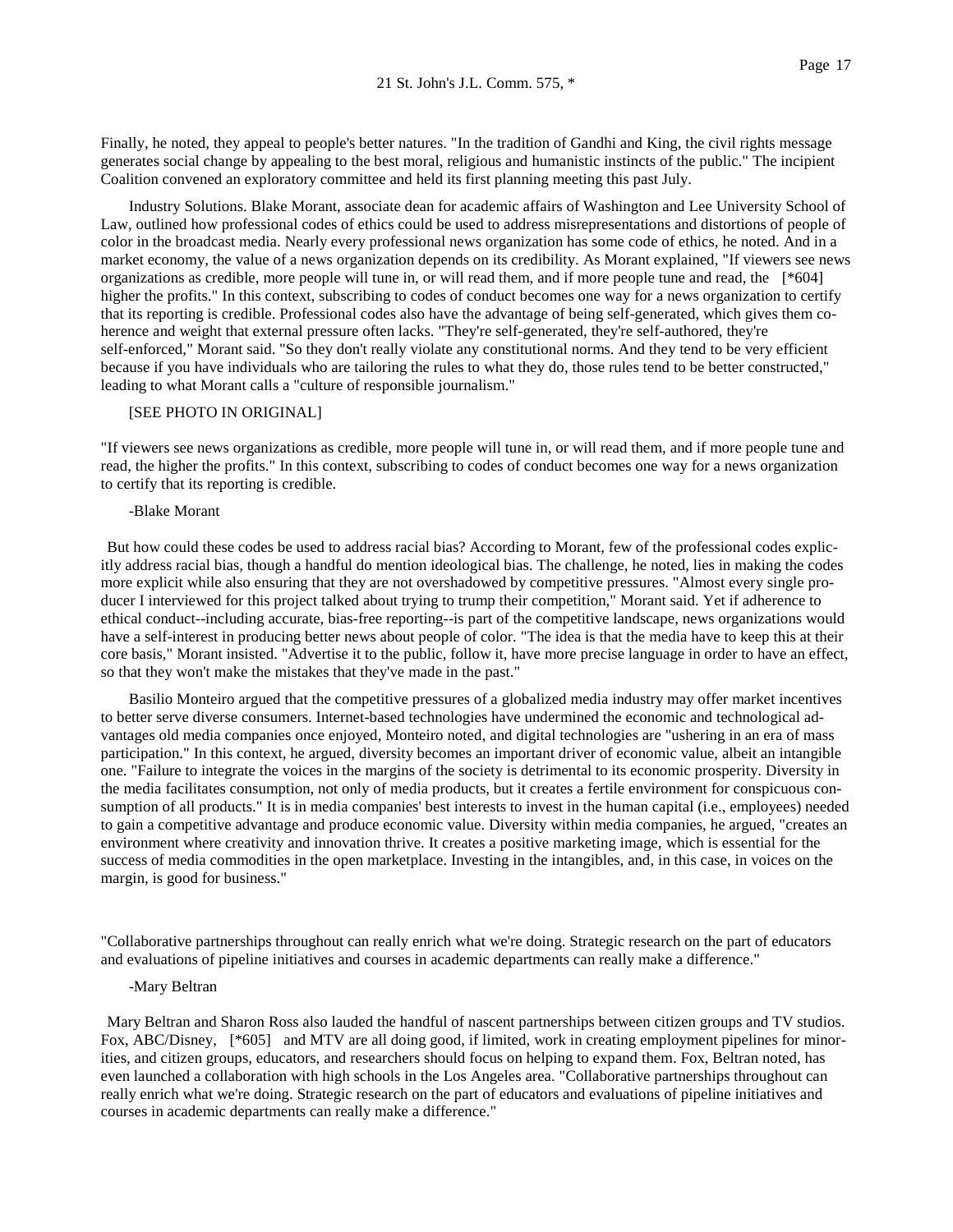#### Legal Remedies.

Given the current composition of the FCC, Congress, and the courts, many of the panelists were skeptical of the prospects for reform through conventional channels. n3 But several speakers spoke optimistically about [\*606] pursuing legal strategies outside the conventional body of law governing media policy. Russell Robinson, who teaches law at UCLA, noted for instance that Hollywood casting practices often discriminate against people of color, and that civil rights litigation is a possible avenue for redress. In the course of his research, Robinson found that roughly 30-40 percent of casting announcements specify race. But interviews with casting agents revealed a pervasive assumption that if a casting notice does not specify race, the assumption is that the role is for a white actor. "Title VII of the Civil Rights Act of 1964 forbids employment discrimination," Robinson said. Conceding that there were specific cases in which studios would have to use an actor of a particular race--a biopic about George Washington might be absurd with a black actor in the lead--Robinson maintained that in most cases the First Amendment did not grant production companies a license to discriminate. "In fact, Title VII expressly bans racial and gender preferences in employment advertisements. This means that a corporation can't say that it wants to hire only male lawyers or only female nurses. But in the casting context, we see announcements which are basically saying for whites only or man wanted--signs that we would see in almost no other arena today."

Robinson's colleague at UCLA, Jerry Kang, argued that the pernicious effects of local news likewise demanded recalibrating the balance between the First Amendment and the harm caused by Cops-style news content. "My central point is that the FCC as well as the courts have not been behaviorally realistic about essentially harmful content," Kang said, adding that many abridgements of the First Amendment, such as restrictions on pornography, refer to "community values." And if science can demonstrate harm, why should that speech be protected? "I'm going to push back at all of the liberals who assume that local news is the best we could possibly get, because the local news ultimately is a Trojan horse. It is giving us what we did not want and there are consequences that need an accounting."

### [SEE PHOTO IN ORIGINAL]

"Title VII expressly bans racial and gender preferences in employment advertisements. This means that a corporation can't say that it wants to hire only male lawyers or only female nurses. But in the casting context, we see announcements which are basically saying for whites only or man wanted--signs that we would see in almost no other arena today."

## -Russell Robinson

Canada offers one example of a liberal democracy that takes a different approach to protecting minority groups from hate speech. As John Miller, a journalism professor at Ryerson University in Canada, noted in his presentation, Canada's constitution, which was ratified in 1982 when the country finally severed all constitutional and legislative ties with Britain, enshrines the right to the preservation and enhancement of Canada's multicultural heritage alongside traditional rights--speech, press, religion, [\*607] a fair trial. In 2001, the Canadian Radio-Television, and Telecommunications Commission (CRTC) (the Canadian equivalent of the FCC) instructed the Canadian Association of Broadcasters to form a diversity task force to formulate an action plan for increasing and protecting cultural diversity. Last year, the task force released a report on best practices for increasing diversity. The report won widespread praise, Miller said, adding that broadcasters will now be expected to show they are taking steps to implement the plans and recommendations as part of their license renewal process. "Is it perfect?" Miller asked. "No. But it's a new debate and it's one that we're all entering into with a great deal of hope and self-criticism." In seeking to balance minority rights and free speech, Miller noted, Canada's constitution carves out explicit limits on hate speech. Two years ago, the CRTC rebuked MSNBC for racist commentary that was aired on Imus in the Morning. In the segment, Don Imus and sportscaster Sid Rosenberg had mocked the crowd that had gathered to mourn the death of Yasser Arafat. Rosenberg declared Palestinians to be "brainwashed" and "stinking animals" and went on to suggest that "the bomb" should be dropped on them. Though the CRTC declined to restrict the show, regulators made it clear that they would consider doing so in the future.

By contrast, Nolan Bowie, a senior fellow at Harvard's Kennedy School of Government, took a dimmer view of government regulation of speech, arguing that any regulation of over-the-air broadcasting is an infringement of free speech. The broadcast license regime "allows government in the first instance to pick and choose whose speakers are going to be on this electronic speech platform." By doing away with spectrum scarcity, a new generation of digital technologies, like WiMAX and cognitive radio, obviate the rationale for spectrum licensing. "It's my contention that it is a very inefficient use of the public spectrum, and it is not the best use of radio. It results in government censorship of content, as you can see by the heavy fines against the networks and certain affirmative requirements in control of the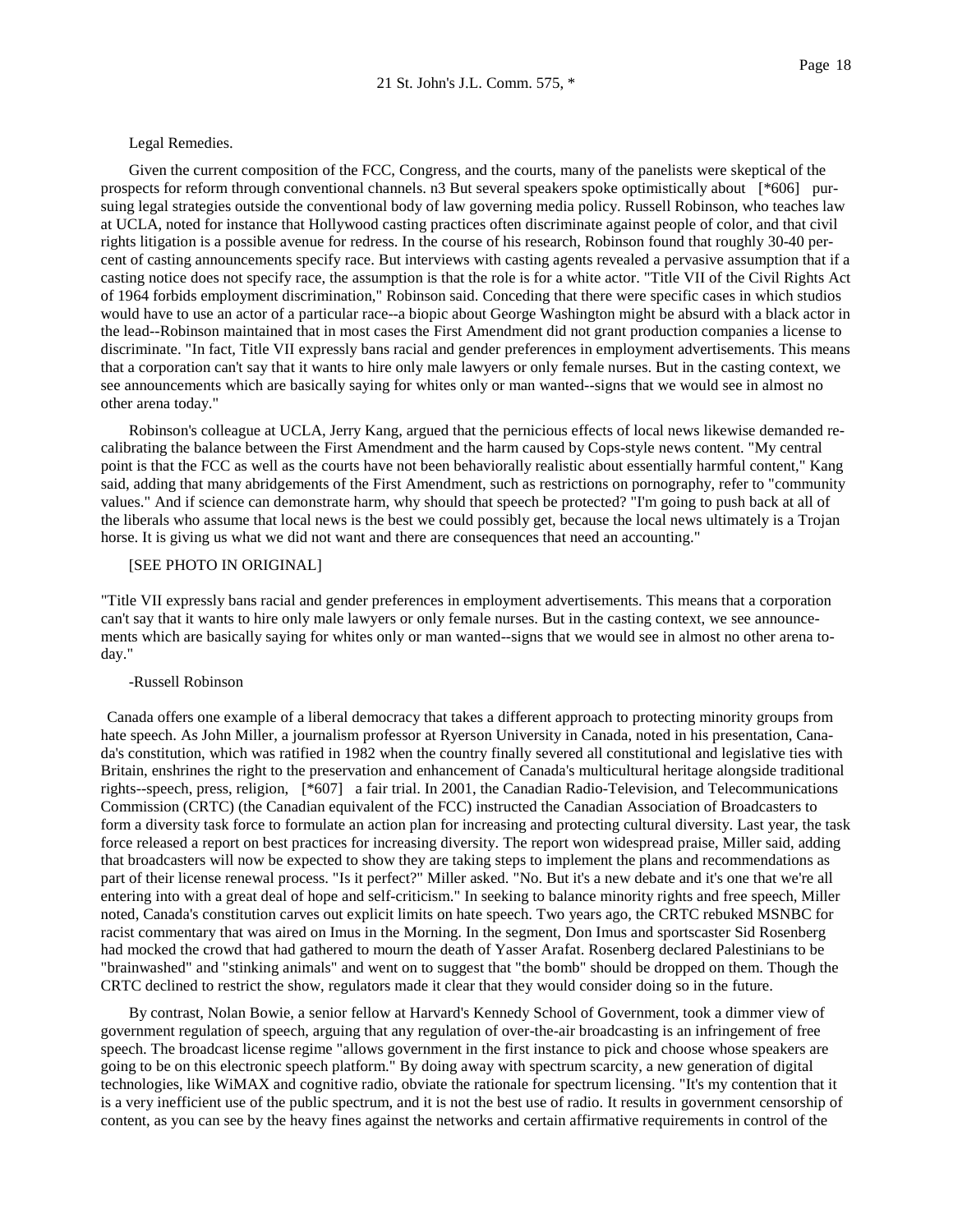content. It results in the undue concentration of outlets and channels and it is anathema to the notion of the marketplace of ideas."

With the end of the broadcast era at hand, Bowie urged advocates to get ahead of the curve, ensuring that spectrum policy embodies the imperatives of democratic participation. He theorized that we should treat the broadcast industry like a public common carrier, entities that are obliged to carry the content of others. Media reformers and free speech advocates should be pushing for more open spectrum, real estate on the airwaves that would be open to any user. "The solution is to dedicate the spectrum to unlicensed broadband so that all of the United States, using WiMAX or a wire-based technology, can be an Internet hot zone with ubiquitous broadband service." Only then, he concluded, will citizens have truly free speech.

With the end of the broadcast era at hand, Bowie urged advocates to get ahead of the curve, ensuring that spectrum policy embodies the imperatives of democratic participation. Media reformers and free speech advocates should be pushing for more open spectrum, real estate on the airwaves that would be open to any user.

#### [\*608]

Conclusion: Building Inclusive and Diverse Media Policies in the 21st Century

The conference closed on a note of cautious optimism. As Commissioner Adelstein noted in his keynote address, advocates of media diversity were granted a reprieve in 2004 when a federal appeals court overturned the FCC's new ownership rules, citing the FCC's failure to consider the rules' effects on minority ownership as a principal rationale for the decision. After being sent back to the drawing board, the FCC's new rule-making process ends during this fall, with revised rules expected sometime next year. "It's that soon," Adelstein said. "We desperately need your input as soon as possible."

But what should that input look like, and how should advocates best structure their work? Conference attendees outlined two main areas for future work: research and advocacy.

Research. As several panelists noted, there is a dearth of data on issues pertaining to diversity in the media. Future efforts should focus on filling the following gaps:

- \* Developing empirical data needed by the FCC in media ownership hearings.
- \* Studying how media content affects public policy.
- \* Examining how diversity training shapes individual journalists' reporting.
- \* Developing research in support of more robust EEO regulations at the FCC.
- \* Studying diversity at public radio and television stations.

\* Studying how the evolution of communications technology serves as a gatekeeper, exploring whether it replicates the hierarchy that currently exists for traditional media.

\* Studying whether minority-owned broadcasters produce better quality programming.

\* Studying whether it is beneficial for advertisers to support more racially diverse programming.

Advocacy. Quality data matters little, however, if there is not a political constituency capable of advancing a policy agenda based on the data. Participants outlined the following specific steps:

\* Developing an applied knowledge project that feeds academic work into advocacy efforts.

- \* Establishing legal clinics to research and advocate for public interest groups.
- \* Creating a roster of academic experts that can be used in litigation before the FCC.

[\*609] \* Developing market incentives to ensure quality, diverse programming.

\* Producing educational videos for Latino, Asian American, American Indian, and African American portrayals in the entertainment and news industry.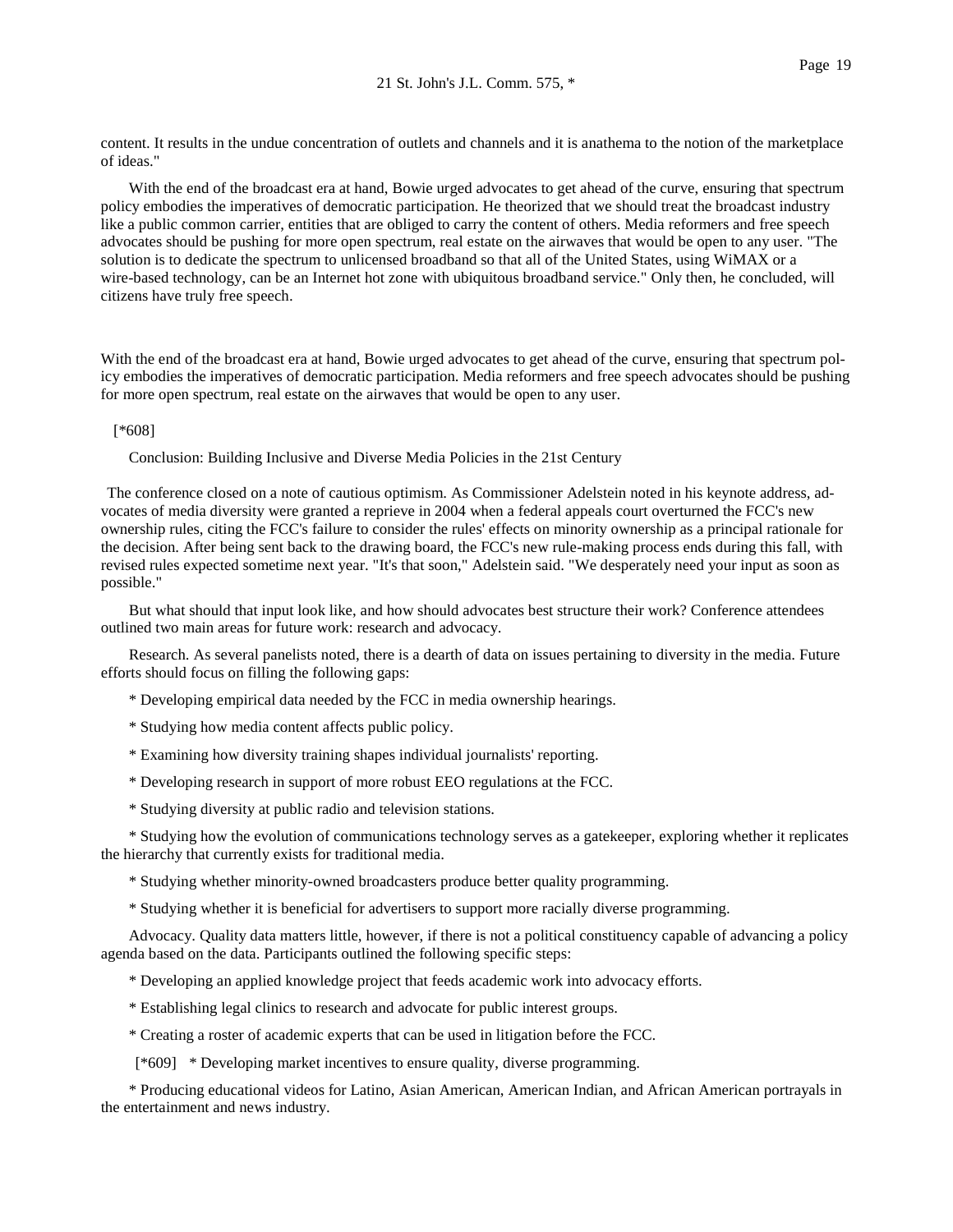- \* Creating a web site to share academic research.
- \* Hosting an annual conference on media diversity.

\* Broadening the constituency for reform by reaching out to media executives, professional organizations, and the ethnic press.

Despite the optimism surrounding this agenda, the future of media diversity is far from clear. On one hand, nearly everyone acknowledged the reality that public policies and regulations that once supported diversity in media ownership, employment, and content are at a 30-year nadir--but could always get worse. On the other hand, the vigorous public debate generated by the FCC's new ownership rules--and, more recently, regarding "open access" for the Internet--suggests that media ownership, content, access, and diversity are issues that citizens care deeply about. Participants in the media reform and media justice movements are beginning to talk explicitly about issues of race, both in the media and in their own movements. The challenge lies in creating a movement as diverse and democratic as the media it seeks to create.

[\*610]

Appendix A: Panelists

Honorable Jonathan Adelstein Commissioner Federal Communications Commission

Leonard M. Baynes Professor of Law and Director The Ronald H. Brown Center for Civil Rights and Economic Development St. John's University School of Law

Mary C. Beltran Assistant Professor Communication Arts and Chican@ and Latin@ Studies University of Wisconsin

Nolan Bowie Senior Fellow and Adjunct Lecturer Harvard University John F. Kennedy School of Government

Angela Campbell Professor and Director The Citizens Communications Project of the Institute for Public Representation Georgetown University Law Center

Mark Cooper Director of Research Consumer Federation of America

Malkia Amala Cyril **Director** Youth Media Council

Mary C. Daly Dean & John V. Brennan Professor of Law and Ethics St. John's University School of Law

Robert Entman The J.B. & Maurice C. Shapiro Professor School of Media and Public Affairs George Washington University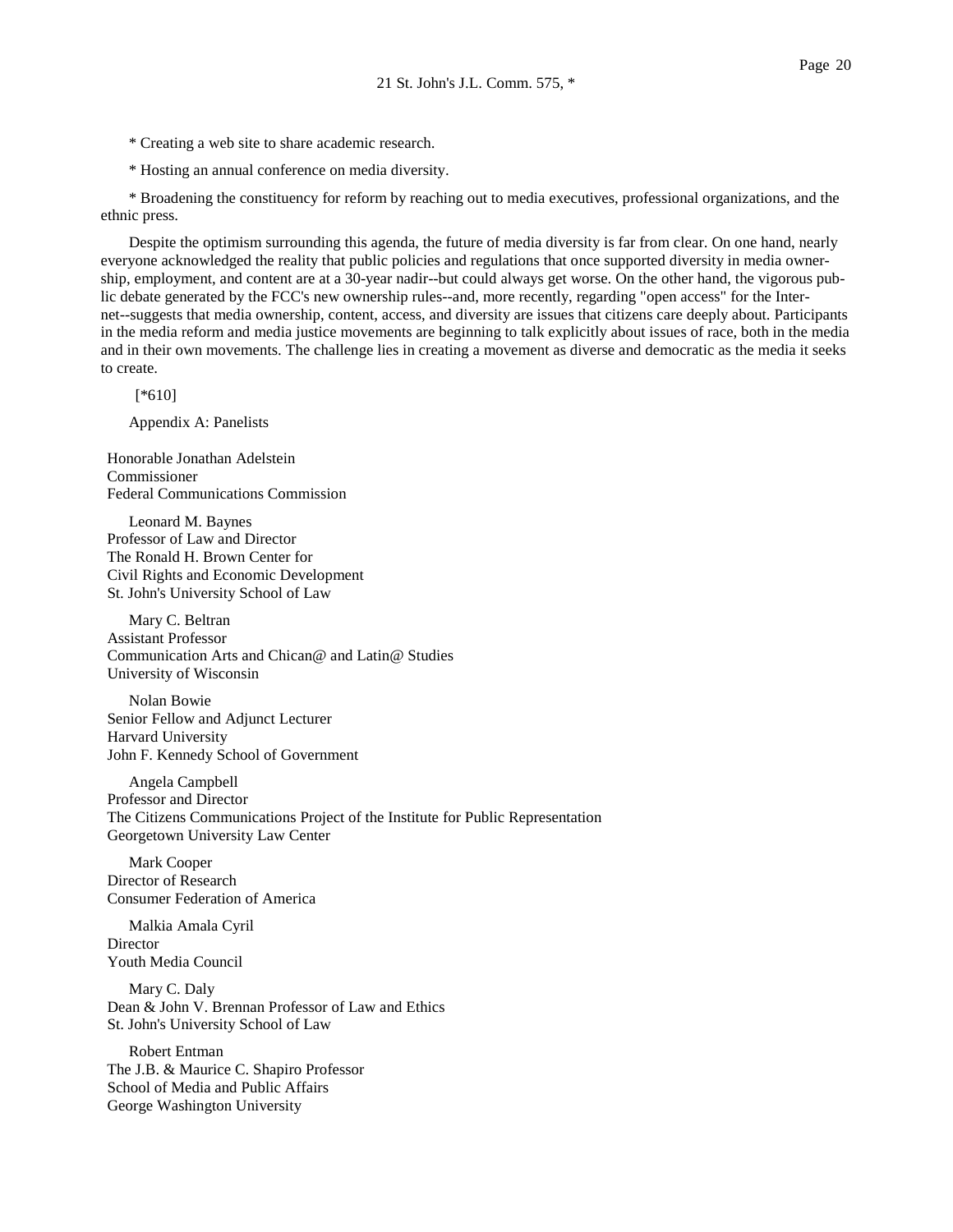[\*611] Oscar Gandy Herbert I. Schiller Term Professor Annenberg School for Communication University of Pennsylvania

Allen Hammond IV Professor of Law Santa Clara University School of Law

Chanelle Hardy Attorney Federal Trade Commission

Yolanda Hippensteele Field Director Free Press

David Honig Executive Director Minority Media and Telecommunications Council

Jerry Kang Professor of Law UCLA Law School

Chul-joo Lee PhD. Candidate Annenberg School of Communications University of Pennsylvania

Becky Lentz Program Officer Electronic Media Policy Ford Foundation

Linetta J. Gilbert Senior Program Officer Community Resource Development Ford Foundation

Elena O. Lingas Research Scientist Berkeley Media Studies Group

Irma McClaurin

[\*612] Program Officer Education and Scholarship Ford Foundation

John Miller Professor School of Journalism Ryerson University

Ali Mohammed Associate Professor of Journalism and Communications Studies Edinboro University of Pennsylvania

Basilio Gaspar Monteiro Assistant Professor Communications, Journalism and Media Studies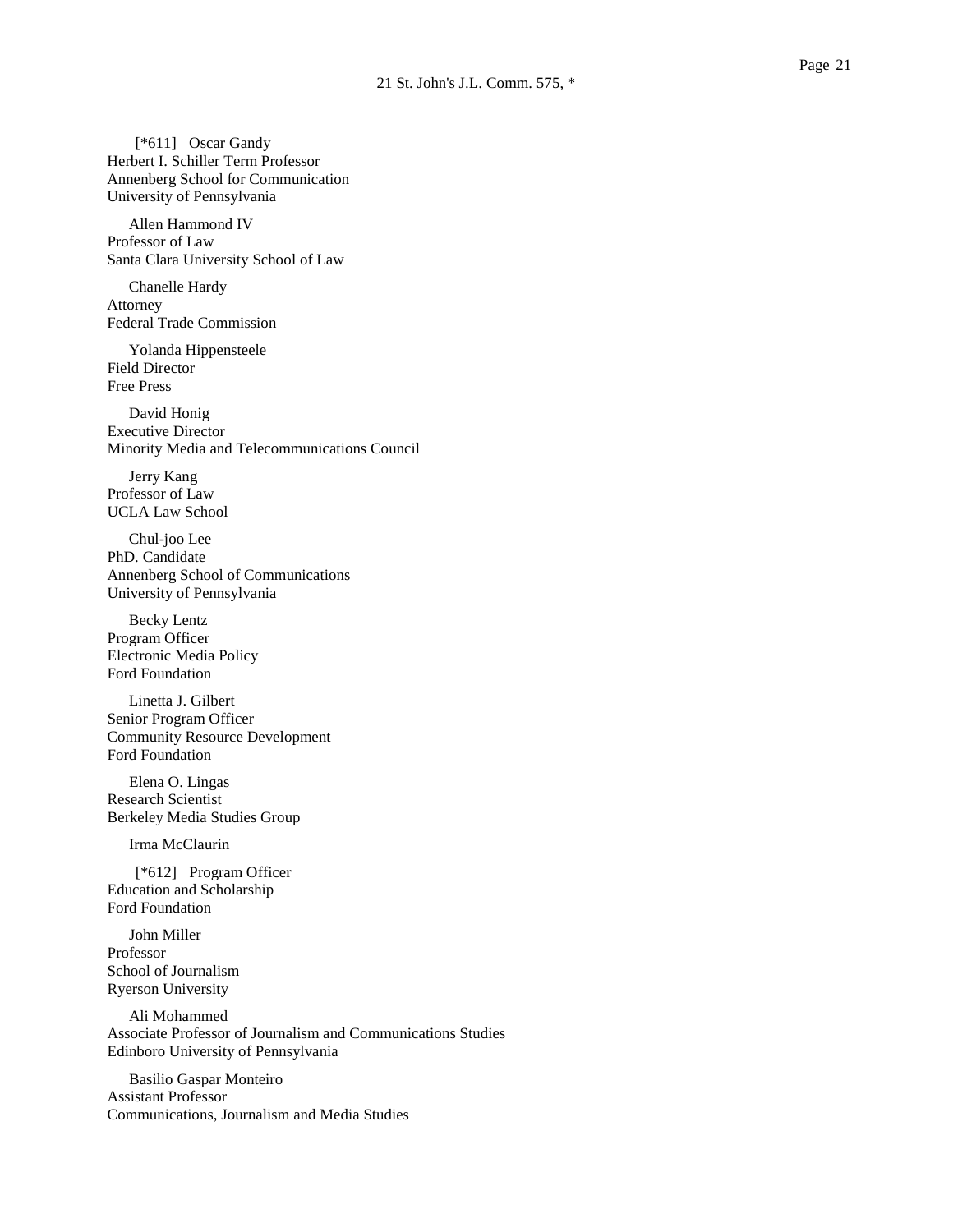St. John's University

Blake D. Morant Roy L. Steinheimer, Jr. Professor of Law and Associate Dean for Academic Affairs Washington and Lee University School of Law

Marguerite Moritz Professor and Director of Graduate Studies School of Journalism and Mass Communication University of Colorado

Phillip Napoli Associate Professor and Director Donald McGannon Communications Research Center Fordham University

Pamela Newkirk Associate Professor Journalism and Mass Communications New York University

Earnest L. Perry Associate Professor of Journalism and Chair of Journalism Studies University of Missouri School of Journalism

Alice Pifer Director Continuing Education Columbia University Graduate School of Journalism

[\*613] LaVonda N. Reed-Huff Assistant Professor of Law Syracuse University College of Law

Russell Robinson Acting Professor of Law UCLA Law School

Sharon Ross Assistant Professor Television Department Columbia College Chicago

Catherine J. K. Sandoval Assistant Professor of Law Santa Clara University School of Law

Jorge Reina Schement Distinguished Professor Co-Director of the Institute for Information Policy Department of Telecommunications College of Communications School of Information Sciences and Technology Pennsylvania State University

Hemant Shah Professor School of Journalism and Mass Communications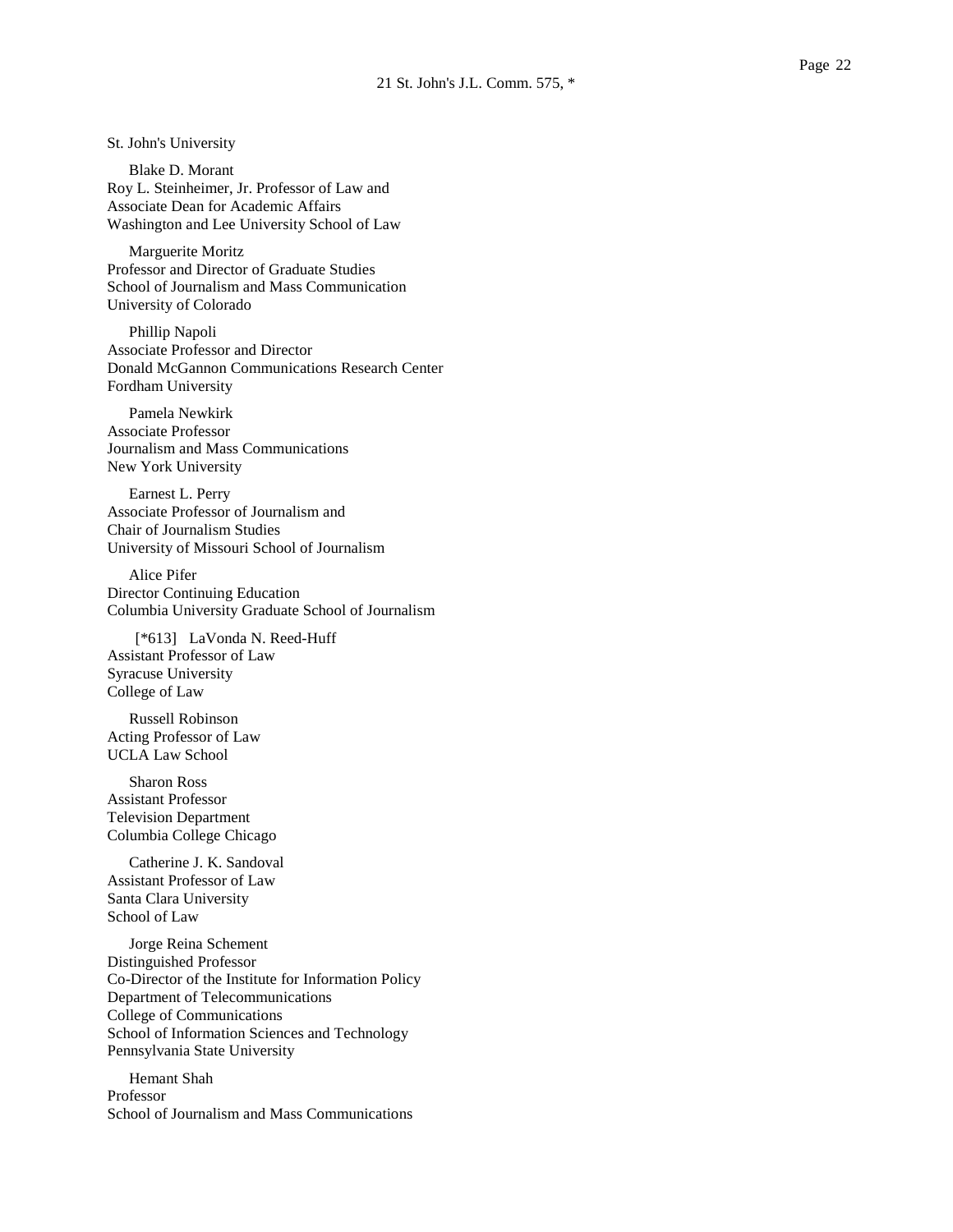University of Wisconsin-Madison

Sonny Skyhawk President and Founder American Indians in Film

Federico Subervi Professor School of Journalism and Mass Communication Texas State University

Joel Waldfogel Joel S. Ehrenkranz Family Professor Professor of Business and Public Policy Chairperson, Business and Public Policy Department Associate Vice Dean, Doctoral Programs

[\*614] Wharton School University of Pennsylvania

Karin Wilkins Associate Professor and Graduate Adviser Department of Radio-TV-Film University of Texas-Austin

Nancy Wang Yuen PhD Candidate UCLA Department of Sociology

#### **Legal Topics:**

For related research and practice materials, see the following legal topics: Constitutional LawBill of RightsFundamental FreedomsFreedom of SpeechFree PressGeneral OverviewImmigration LawImmigrantsDiversity ImmigrantsPublic Health & Welfare LawSocial ServicesEconomic Development

## **FOOTNOTES:**

n1. The Ronald H. Brown Center is named after Secretary of Commerce Ronald H.Brown, a 1970 graduate of St. John's University School of Law. After his untimely death on a trade mission to the Balkans, the School of Law created the Center to recognize Secretary Brown's accomplishments. The Center 's mission is to engage in "legal studies, research and projects focusing on issues that affect the lives of underrepresented people while simultaneously educating law students to be leaders on issues of racial, economic and social justice."

n2. Professor Baynes and the Ford Foundation both have longstanding commitments to these issues. Prior to joining the St. John's faculty in 2002, Baynes served as a scholar-in-residence at the FCC, where he worked exclusively on media diversity issues. He has written several path-breaking law review articles examining these critical issues and proposing innovative and cutting-edge regulations to address underrepresentations in the media. Likewise, the Foundation has supported a number of complementary media diversity projects recently. In 2002, the Foundation supported "The TeleVisions Project," a scholarly inquiry into "the interplay between the entertainment industry, minority-ethnic-oriented advocacy groups, and academic researchers to improve the employment and representation of people of color in the entertainment industry." In 2003, the Foundation sponsored "Media Diversity and Localism: Meaning, Metrics, and the Public Interest," a conference at Fordham University's Donald McGannon Communication Research Center that inaugurated an important debate over methodologies in assessing and measuring media diversity. The Foundation has also supported the development of ethnic media in the U.S.

n3. Professor Baynes has previously suggested that the FCC adopt an "ordinary viewer test" to analyze cases of minority under-representation or stereotype. The ordinary viewer would be the reasonable person. Pursuant